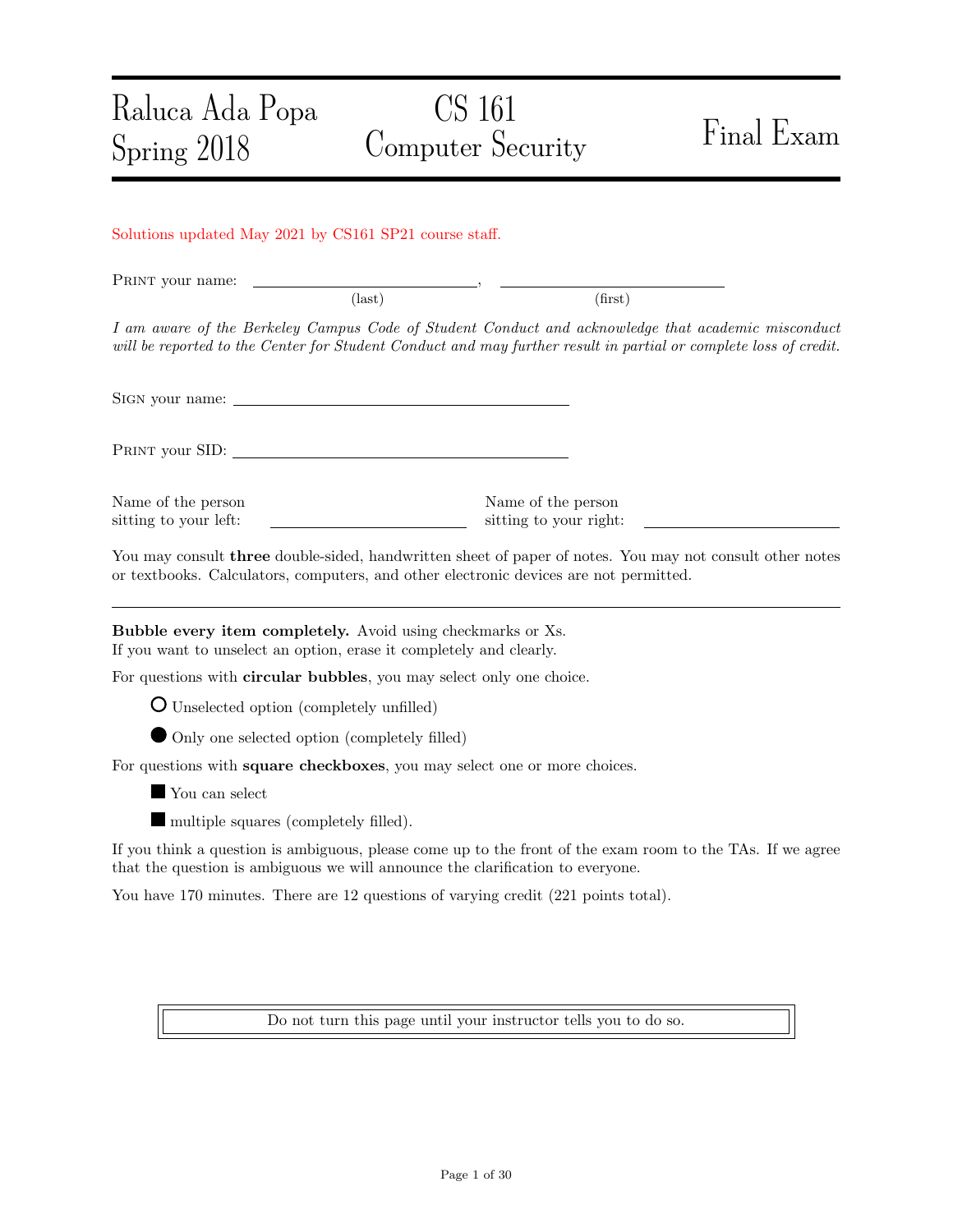TRUE **FALSE** 

# Solution:

Answer the following true or false questions.

False, as a buffer overflow could still overwrite local variables.

(b) True or False: Postconditions for a function are independent of implementation details of the function.

(a) The Harvard Architecture separates the code and data of a program into two separate address

TRUE **O** FALSE

# Solution:

True, the postcondition deals with the final result of the function, not about how the function gets there.

(c) Consider the splitting problem: given a natural number n, find integers a and b such that  $ab = n$ and  $a, b > 1$ . (Note that a and b need not be prime.) TRUE or FALSE: If we had a polynomial time solution to the splitting problem, we could create a polynomial time solution for factoring into prime numbers.



# TRUE **O** FALSE

# Solution:

True, since we can factor a number by splitting it once, and then splitting  $a$  and  $b$ . (There is some work associated to show that this is still polynomial time.)

- (d) Consider the function  $H: \{0,1\}^{2b} \to \{0,1\}^b$ . H takes a 2b-bit string s, and splits it into two b-bit blocks k and x. It then computes  $E_k(x)$ , where  $E_k$  is a secure block cipher encryption using b-bit blocks and keys. TRUE or FALSE:  $H$  is a one-way function.
	-

# Solution:

Let y be any arbitrary output. Then  $H(k'||D_{k'}(y)) = y$  for any k'.

(e) True or False: If an arbitrary function is collision-resistant, then it is preimage resistant.

O TRUE RALSE

SID: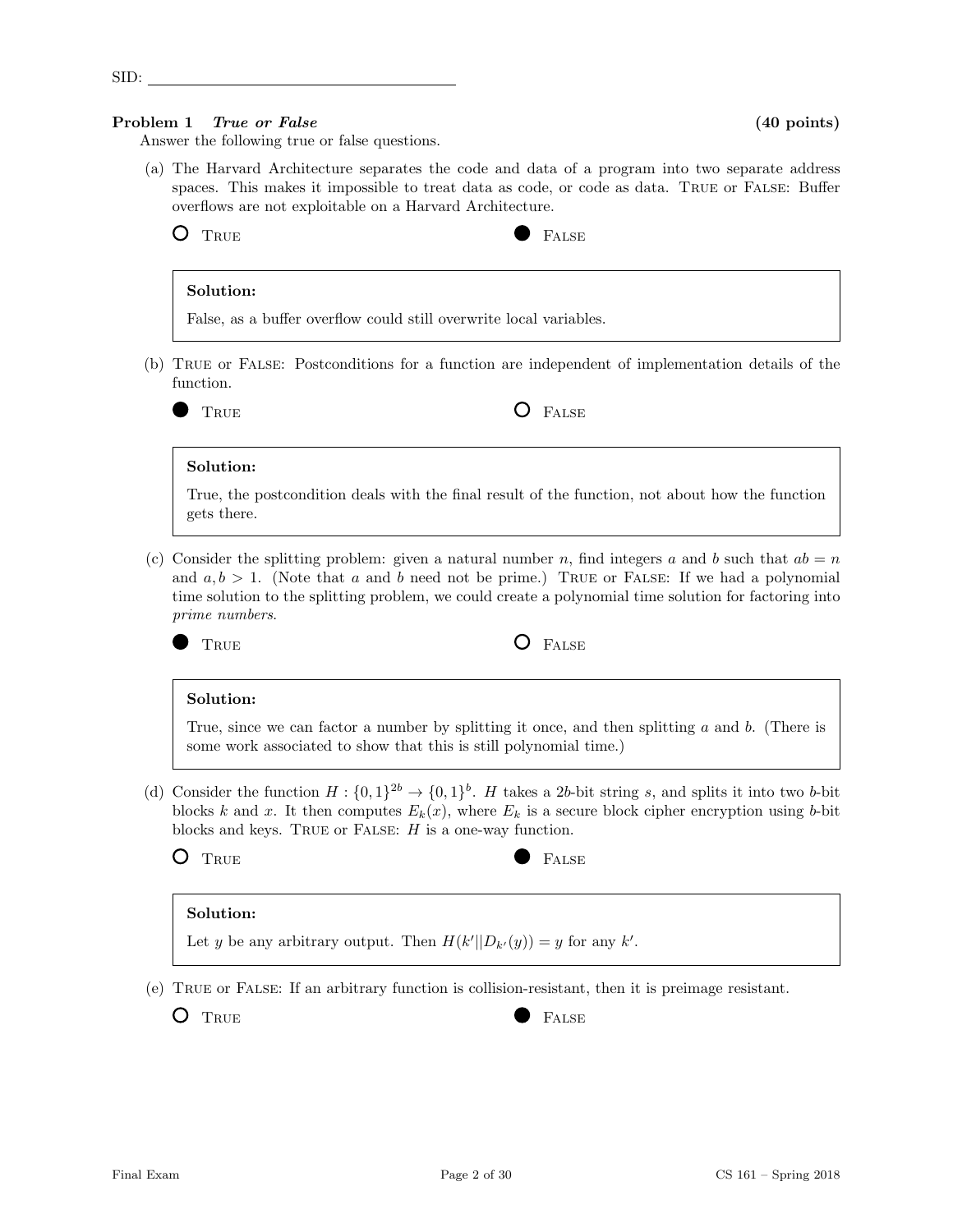# Solution:

Consider the identity function. Then the function is collision-resistant (there are no two inputs such that  $Id(x) = Id(y)$  with  $x \neq y$ , but it is clearly not preimage resistant (given y, its inverse is simply  $y$ ).

(f) True or False: If an arbitrary function is collision-resistant, then it is second preimage resistant.

TRUE **O** FALSE

# Solution:

Say that we had a function f was not second preimage resistant. Then for any  $x$  we can find another preimage  $x \neq x'$  with  $f(x) = f(x')$ . Therefore f is not collision-resistant.

(g) True or False: If it is possible, one way to prevent CSRF attacks is to use HTTP POST requests instead of HTTP GET requests, since this prevents an attacker from creating a request using an img tag.



Solution: An attacker can still write Javascript to submit a POST request.

(h) True or False: If we do not use frames on our site, this prevents attackers from performing a clickjacking attack.



Solution: A clickjacking attack often involves when another site frames you.

(i) True or False: If you know the IP addresses, ports, TCP sequence numbers and TCP acknowledgement numbers in a TCP connection, you can inject TCP traffic.

| $_{\rm TRUE}$ | <b>O</b> FALSE |
|---------------|----------------|
|               |                |

Solution: TCP provides no authentication – this is all the information you need to spoof messages from either side.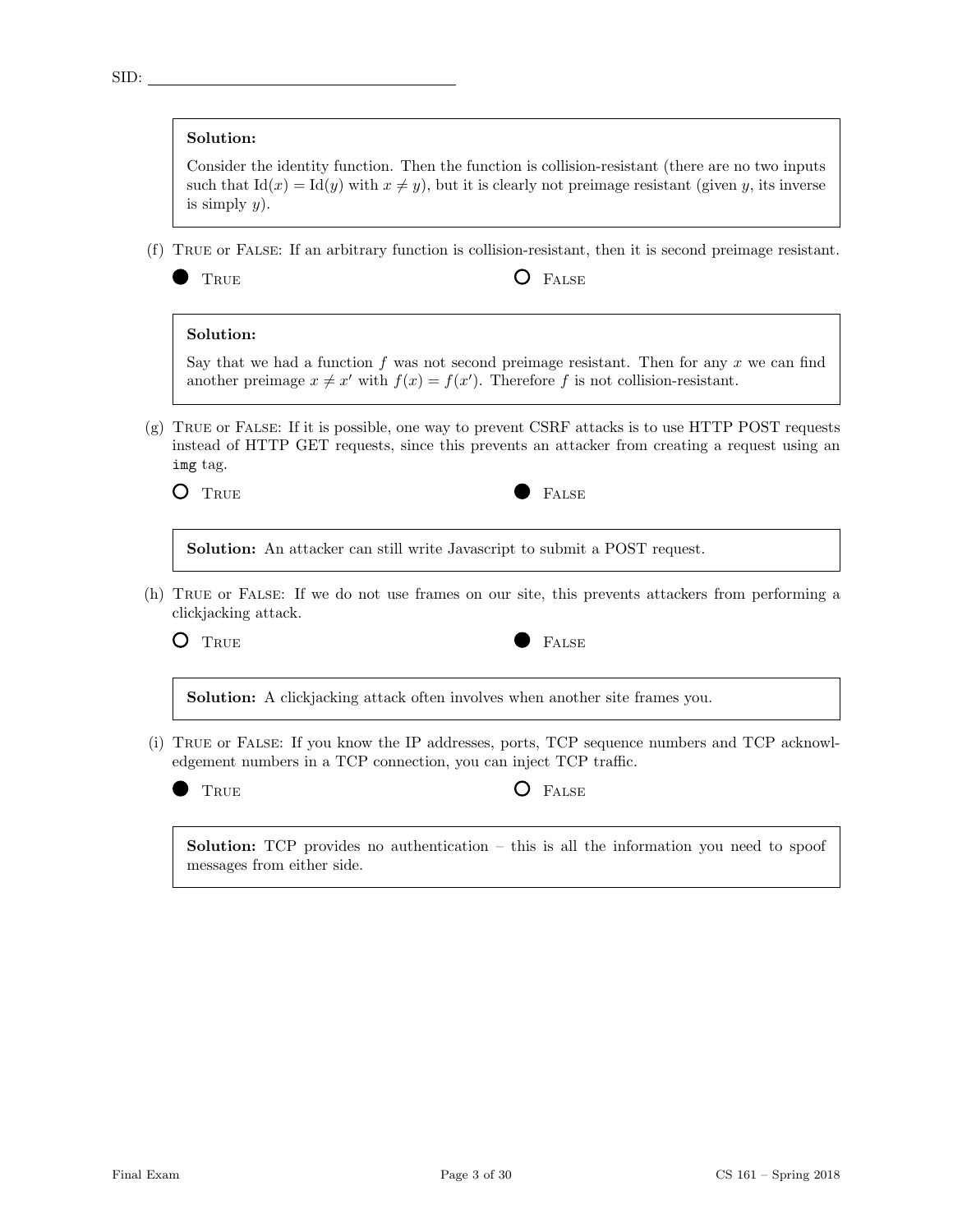(j) True or False: If we have two independent detectors, there is always a way to combine them such that the combined detector is more cost-effective than either detector alone. (Ignore the cost of the detectors.)



# Solution:

Intuitively: you don't know which detector is right so you might not be able to combine them to be more effective.

As a pathological counterexample: say we have a detector that always triggers and another detector that never triggers. Say the cost of a false-positive is \$100, and the cost of a falsenegative is \$100. Furthermore say that the base-rate of attacks is 0. The detector that never triggers is more cost-effective, since it costs \$0. Any combination of it with the detector that always triggers must be less cost-effective.

(k) True or False: HTTPS provides security even against attackers on the local network.

| ۰. | ×<br>I |
|----|--------|

 $\Gamma$  False

### Solution:

HTTPS provides end-to-end security.

(l) True or False: Even if you carefully inspect all URLs in the address bar to make sure they do not contain Javascript, you can still fall victim to a reflected XSS attack.

D

# TRUE **C** FALSE

### Solution:

Example: you click an innocent URL, which contains a iframe with the reflected XSS as the source.

(m) True or False: Disabling Javascript in your browser prevents clickjacking attacks completely.

TRUE **FALSE** 

Solution: There are CSS-based clickjacking attacks. Also, browser-in-browser still works.

- (n) True or False: Disabling Javascript in your browser prevents CSRF attacks completely.
	- O TRUE **FALSE**

# Solution:

False, a CSRF attack can be performed by simply including the URL in the src tag of an image, as shown in HW4.

(o) True or False: If we hash the MAC of a message, this provides confidentiality.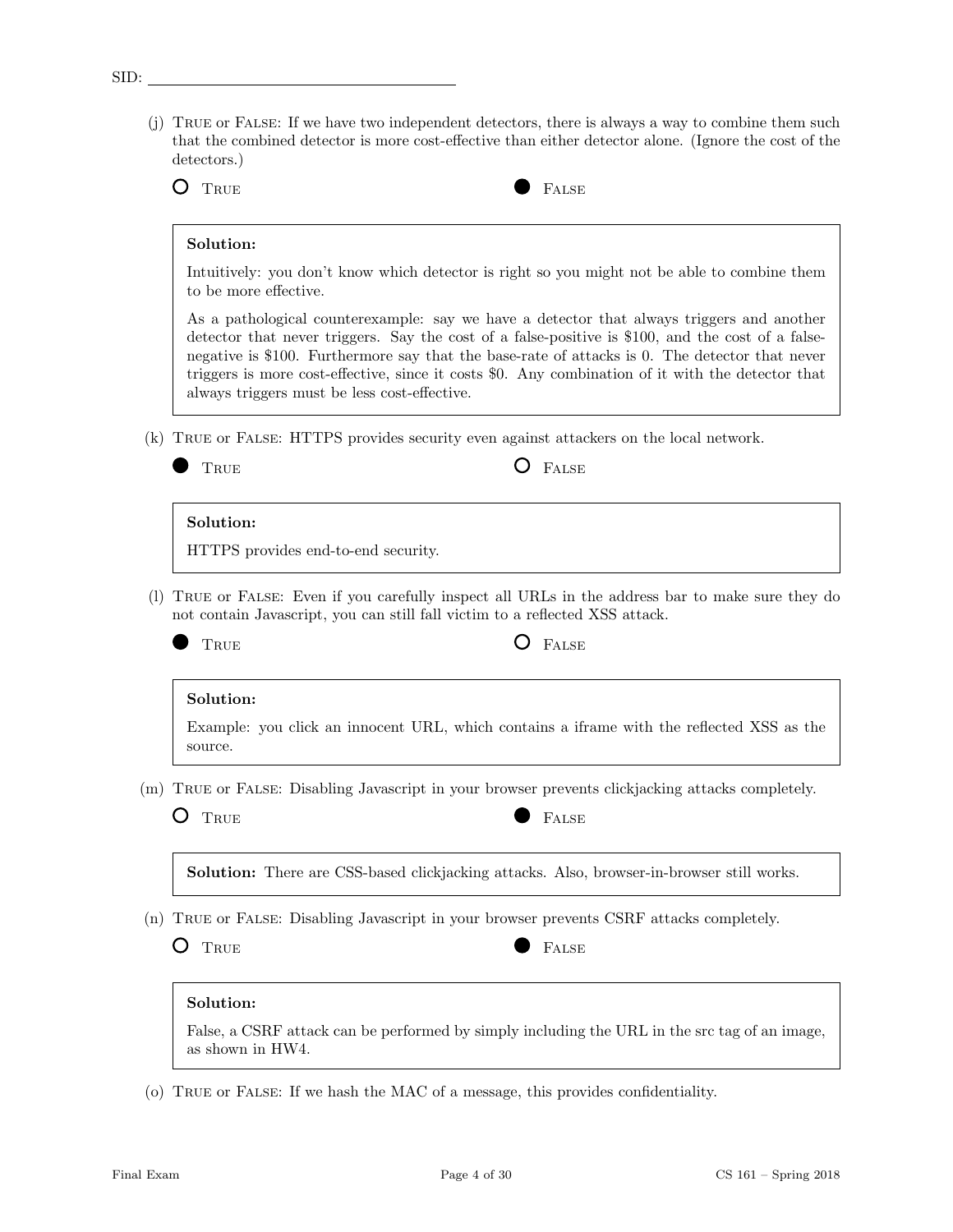SID: O TRUE PALSE Solution: False, as neither MACs nor hashes are designed for confidentiality. (As a simple example: both are deterministic and so sending the same message twice leaks.) (p) TRUE or FALSE: If we have a secure MAC, it is computationally difficult to find two keys  $k$  and  $k'$ , and a message m such that  $\text{MAC}_k(m) = \text{MAC}_{k'}(m)$ . O TRUE **FALSE** Solution: False, this is not a property that MACs aim to provide. In fact we can define a pathological MAC which does not have this property. For example, consider NEW-MAC<sub>0</sub> $\mu$ (m) = NEW-MAC<sub>1||k</sub> = HMAC<sub>k</sub>(m). Then this MAC is secure (in the unforgeability sense), but the given statement is false. (q) True or False: Prepared statements are a possible defense for SQL injection attacks. TRUE **O** FALSE Solution: This is the main purpose of prepared statements (in addition to improved efficiency). (r) True or False: DNSSEC and TLS combined prevents eavesdroppers from seeing what sites we are visiting. O TRUE **FALSE** Solution: False, DNSSEC does not provide confidentiality. (s) True or False: ARP spoofing requires that the attacker has two devices on the network: one to send requests and the other to give fake answers. O TRUE **FALSE** Solution: False, they only need one to give fake answers. (t) True or False: Whitelist approaches are often more effective than blacklists in preventing injection attacks. TRUE **O** FALSE

Solution: Whitelisting is less error-prone.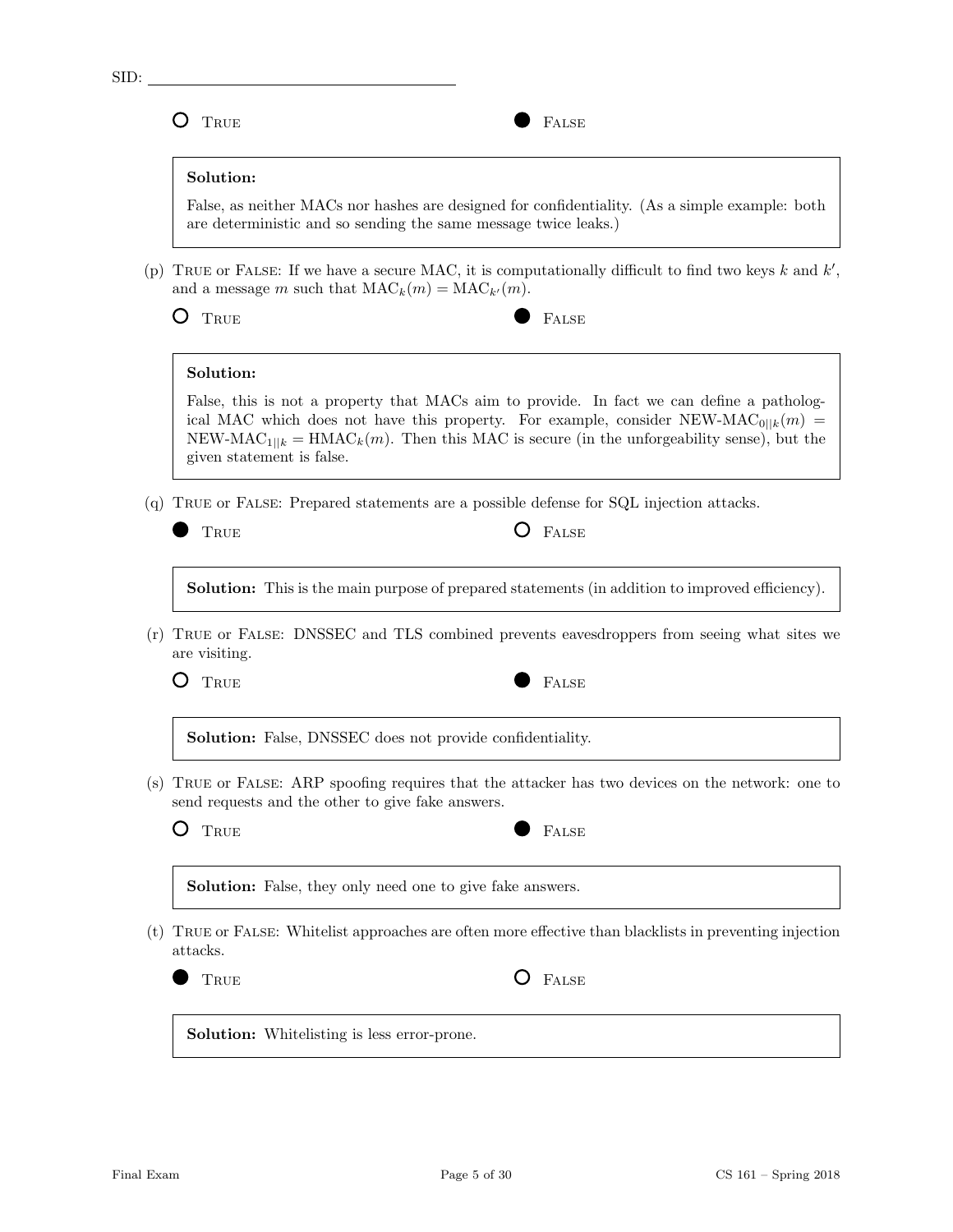# Problem 2 Party, No Theme (35 points)

SID:

Answer the following questions about various course topics.

- (a) (6 points) You have discovered a vulnerability in Snapitterbook which lets you create malicious posts. Whenever someone visits your Snapitterbook page, the evil post sends a request to the Snapitterbook webserver which causes the visitor to post a copy of the evil post to their own wall. Now their wall is also infected!
	- i. Which of the following concepts are relevant to this situation?

| $\Box$ CSRF   | $\Box$ Reflected XSS |
|---------------|----------------------|
| $\Box$ Virus  | $\Box$ Clickjacking  |
| <b>Worm</b>   | $\Box$ SQL Injection |
| $\Box$ Trojan | Stored XSS           |

# Solution:

This is a worm (similar to the MySpace Sammy Worm) since it propogates by copying itself to another target. It is also a stored XSS, as that is the exploit it uses to make evil requests.

Note that this is not a CSRF: the origin is the same as the referring site.

ii. Which of the following technologies could help fix or detect the situation above?

| $\Box$ A strict X-Frame-Options  | Anomaly-based detection |
|----------------------------------|-------------------------|
| Input escaping                   | $\Box$ Referer checking |
| A strict Content-Security-Policy | $\Box$ CSRF Tokens      |
| $\Box$ Prepared Statements       | $\Box$ HTTPS            |

# Solution:

Input escaping is an easy fix: if inputs were escaped then XSS could not occur.

A strong CSP would prevent inline and foreign scripts, preventing XSS from executing.

Anomaly-based detection could help detect this problem through the large volume of posts, or through the anomalous referers of HTTP requests to the post endpoint.

- (b) (3 points) You are considering buying three detector solutions, with the following statistics:
	- 1. Detector X: False positive rate 5%; False negative rate 2%
	- 2. Detector Y: False positive rate  $1\%$ ; False negative rate  $5\%$
	- 3. Detector Z: False positive rate 2%; False negative rate 1%
	- A false positive costs \$50, while a false negative costs \$100.

Answer the following questions which attempt to compare the cost effectiveness of each detector. If the detectors are equally effective, either choice will be accepted.

i. Compare  $X$  and  $Y$ .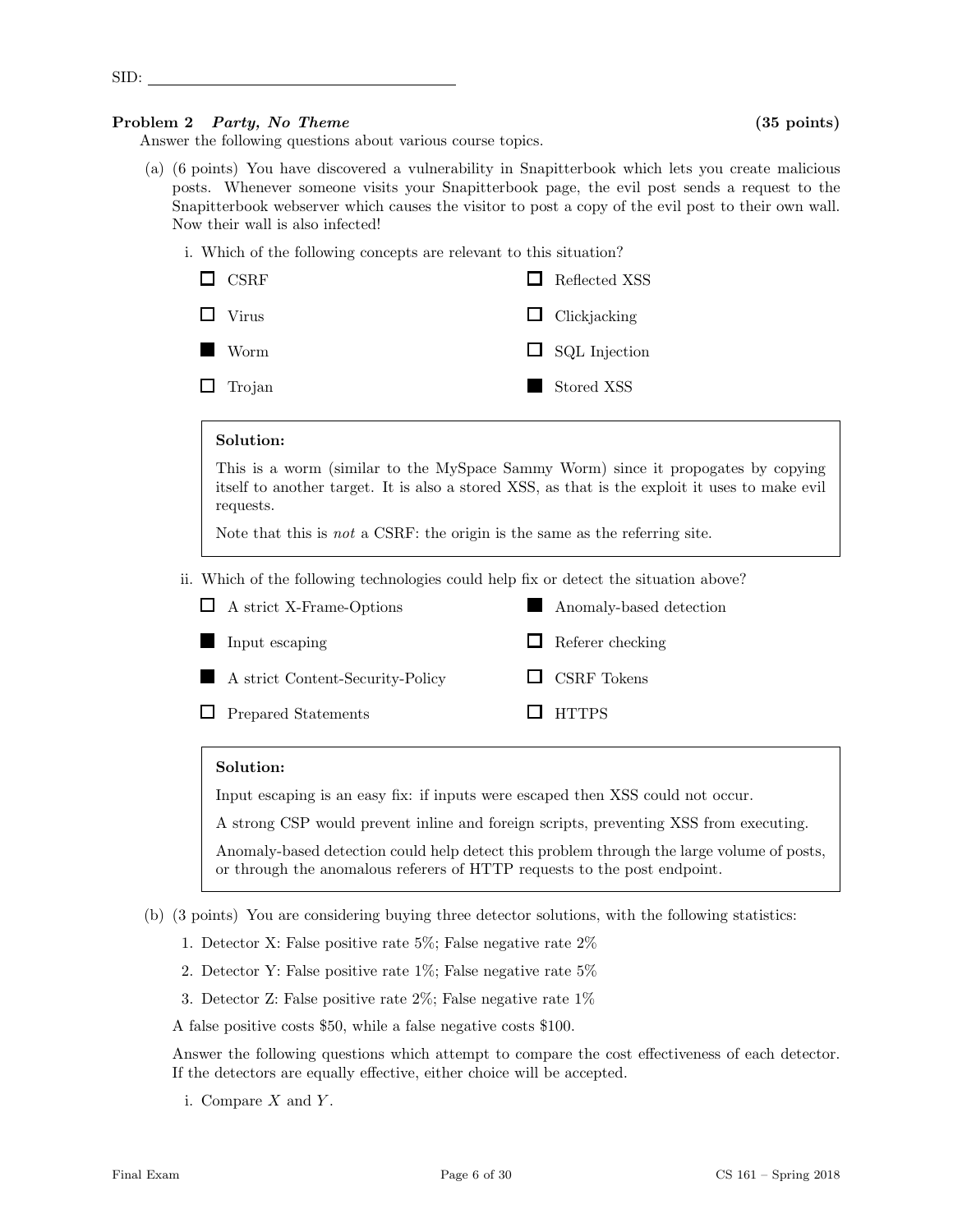# Solution:

SID:

This is the base rate fallacy: without knowing how often attacks occur, you cannot determine which detector is better. The exception is X vs. Z, since Z has a lower false positive and false negative rate, it must be more effective.

(c) (3 points) What security principle explains why using proof of work to prevent email spam might work?

Solution: Security is economics: a spammer who has to spend money (as proof of work) in order to send spam is less incentivized to send spam.

(d) (3 points) A company decides to implement a complicated password policy for its employees. What security principle explains why the overall security of the system might go down?

Solution: Consider human factors: people will often write their passwords on post-it notes if they are too complicated.

(e) (3 points) For RSA signatures as discussed in lecture, why is verification faster than signing?

**Solution:** Verification requires raising to the 3rd power, can be done fast  $(O(1))$  multiplications). Signing requires raise to the d, which is bigger than 3 and therefore slower  $(O(\log d))$  $O(\log N)$  multiplications).

(f) (5 points) Bob allegedly posted a rude statement about Alice on https://bob.com/alice-sux. Alice decides to take Bob to court! As proof that the Bob's site had the statement at some point in time, Alice presents the entire HTTPS dialogue between her and the site. She also provides all the keys derived through the process. Should the judge be convinced? Explain your answer in 2–3 sentences.

Ignore the possibility that an attacker has compromised bob.com or Bob's private keys. Assume bob.com uses RSA TLS and has a certificate signed by a trusted certificate authority.

Judge should be convinced Judge should not be convinced

Explain:

# Solution:

After Alice and Bob agree on a PS, both sides derive the TLS symmetric keys  $I_b, I_s, C_b, C_s$ . This means that Alice can easily forge messages which appear to come from Bob.

(g) (3 points) Which of the following attacks require an attacker to be on the same local network as their target?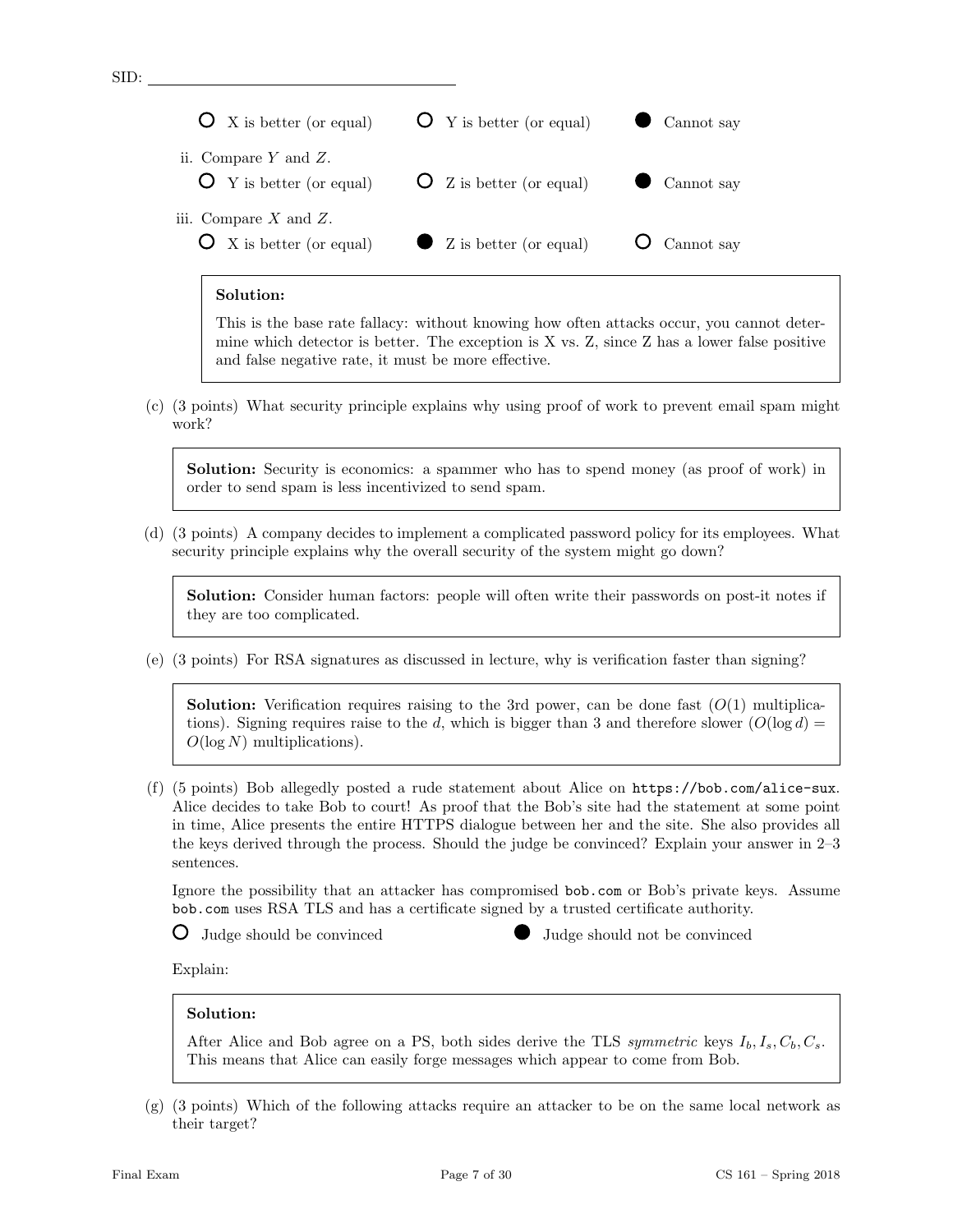| $\Box$ TCP Injection | DHCP Spoofing        |
|----------------------|----------------------|
| ARP Spoofing         | $\Box$ Reflected XSS |
| $\Box$ DNS Spoofing  | $\Box$ Stored XSS    |

### Solution:

SID:

Both ARP and DHCP spoofing require that the attacker is on the same local network, since neither protocol actually leaves the local network.

(h) (3 points) Which property of the hash function does the hash chain in Bitcoin rely on? List one property alone.

Solution: Collision resistance: must prevent attackers from creating two blocks with the same hash.

(i) (3 points) Which of the following defenses are typically implemented using the compiler?

Position-Independent Executables

 $\Box$  NX bit

Stack Canaries

**O** ASLR

### Solution:

PIE requires the compiler to output position-independent code which can execute in any location in memory.

Stack canaries are added by the compiler: it emits code to check that the canary does not change before leaving the function.

ASLR is implemented at the OS level, the NX bit is either implemented at the OS level or the hardware level.

(j) (3 points) Alice receives the following email:

```
From: Mallory <mallory@rsa.com.evil.org>
To: Alice <alice@rsa.com>
Hey Alice,
```
Your boss, Steven, wanted me to send you this link to those expense reports for the Fall 2016 Quarter. He said that you would look at them and give Evelyn the tax estimate she asked for earlier. <http://taxes.fall.2016.rsa.com.evil.org/login.html>

What attack does this represent? (Be as specific as possible!)

Solution: Spearphishing: the attack contains specific information about Alice, but the site rsa.com.evil.org is trying to steal her login information. (Significant partial credit for phishing or social engineering.)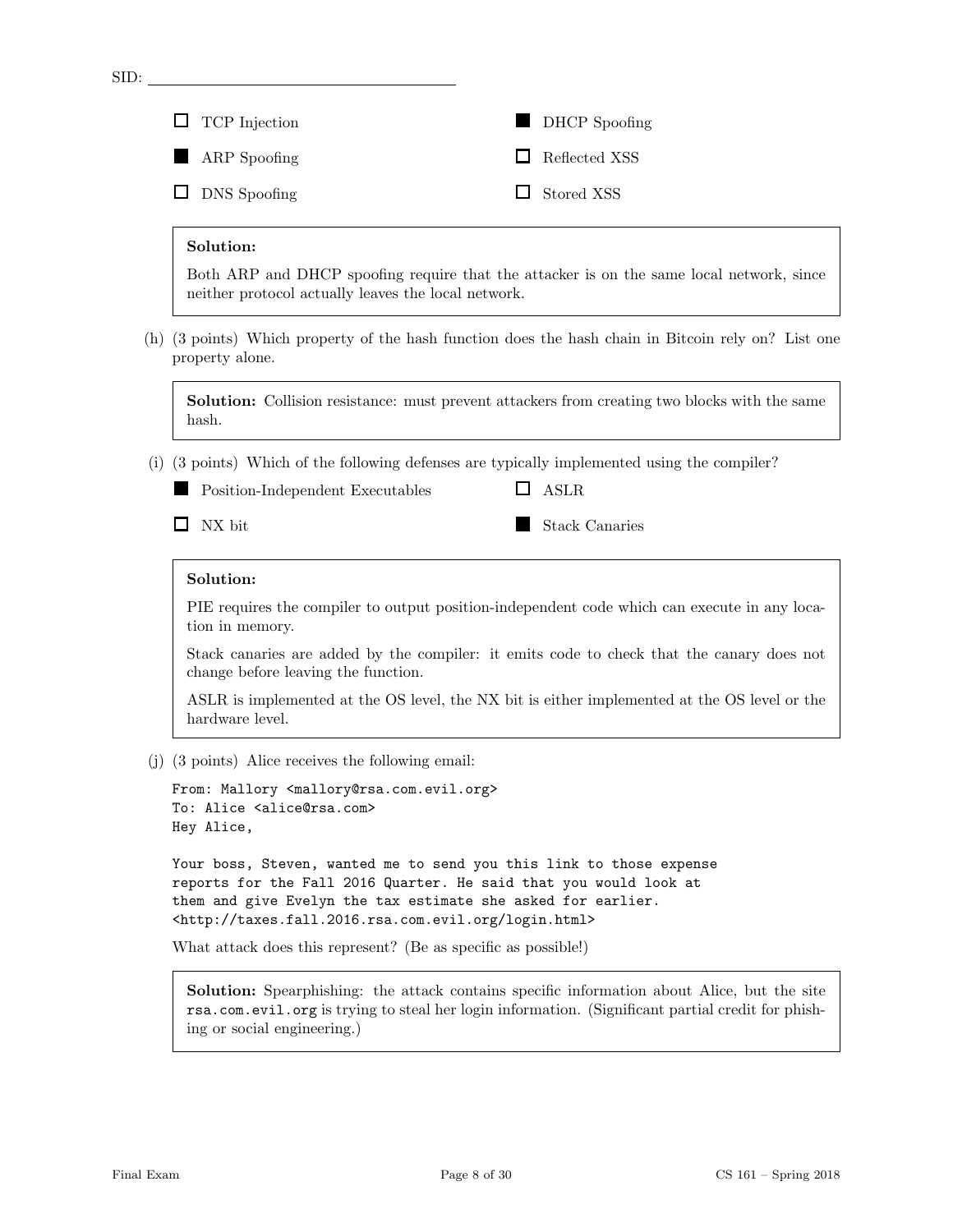# Problem 3  $D\acute{e}i\grave{a}$  Vu (16 points) (16 points)

SID:

The code below runs on a 32-bit Intel architecture. **ASLR is enabled**. There are no stack canaries, no position-independent executables and no NX bit. No padding is added by the compiler.

```
char * gets (char * s) { /* simple implementation of gets */
 2 char * s_{-} = s;<br>3 while (* s_{-}++ )while ((*_s ++ = getchar()) != '\n');
 \begin{array}{c} 4 \\ 5 \end{array} \begin{array}{c} s_{-}[ -1] = ' \setminus 0 \; ; \\ \text{return } s \; ; \end{array}return s;
 6}
 7
 8 void deja_vu() {
\begin{array}{c} 9 \\ 10 \end{array} char door [16];
            gets (door);
11 }
```
(a) What sort of exploit technique works by chaining execution of small blocks of code ("gadgets")?

Solution: Return-oriented programming

(b) After disassembling the code, you find the following gadgets.

```
1 Gadget 1:
\begin{array}{ccc} 2 & 0 \times 080484a2 & \leftarrow +30 > : & \text{sub} & \text{$0 \times 14 \end{array}, \begin{array}{ccc} 0 \times 080484a5 & \leftarrow +33 > : & \text{ret} \end{array}0x080484a5 <+33>: ret
4 Gadget 2:
5 0x080484fc <+30>: add $0x14,%esp
6 0x080484ff <+33>: ret
```
Which of the above gadgets was most likely generated intentionally by the compiler?

 $\bullet$  Gadget 1 Gadget 2

Solution: Recall that the stack grows towards down towards lower memory addresses, so decrementing the *esp* register is "extending" the stack while adding to the *esp* register is "popping" from the stack.

Gadget 1 shows a 20 byte allocation on the stack (extending the stack down) directly before returning from a function.

Gadget 2 shows a 20 byte deallocation from the stack (popping from the stack) directly before returning from a function.

When we return from a function, we want to *deallocate* the memory of that frame, not add more memory to the stack. Thus Gadget 2 seems more likely to have been generated intentionally by the compiler.

(c) On some older Intel processors, a single instruction could halt the entire system. The machine code for one such instruction is  $xfo\xof\zc7\cee.$  Give an input which will cause the execution of this shellcode. Hint: We pushed &door onto the stack in order to call gets. This forms a "perfect pointer" for shellcode. Knowing that, how can you make the program start executing door?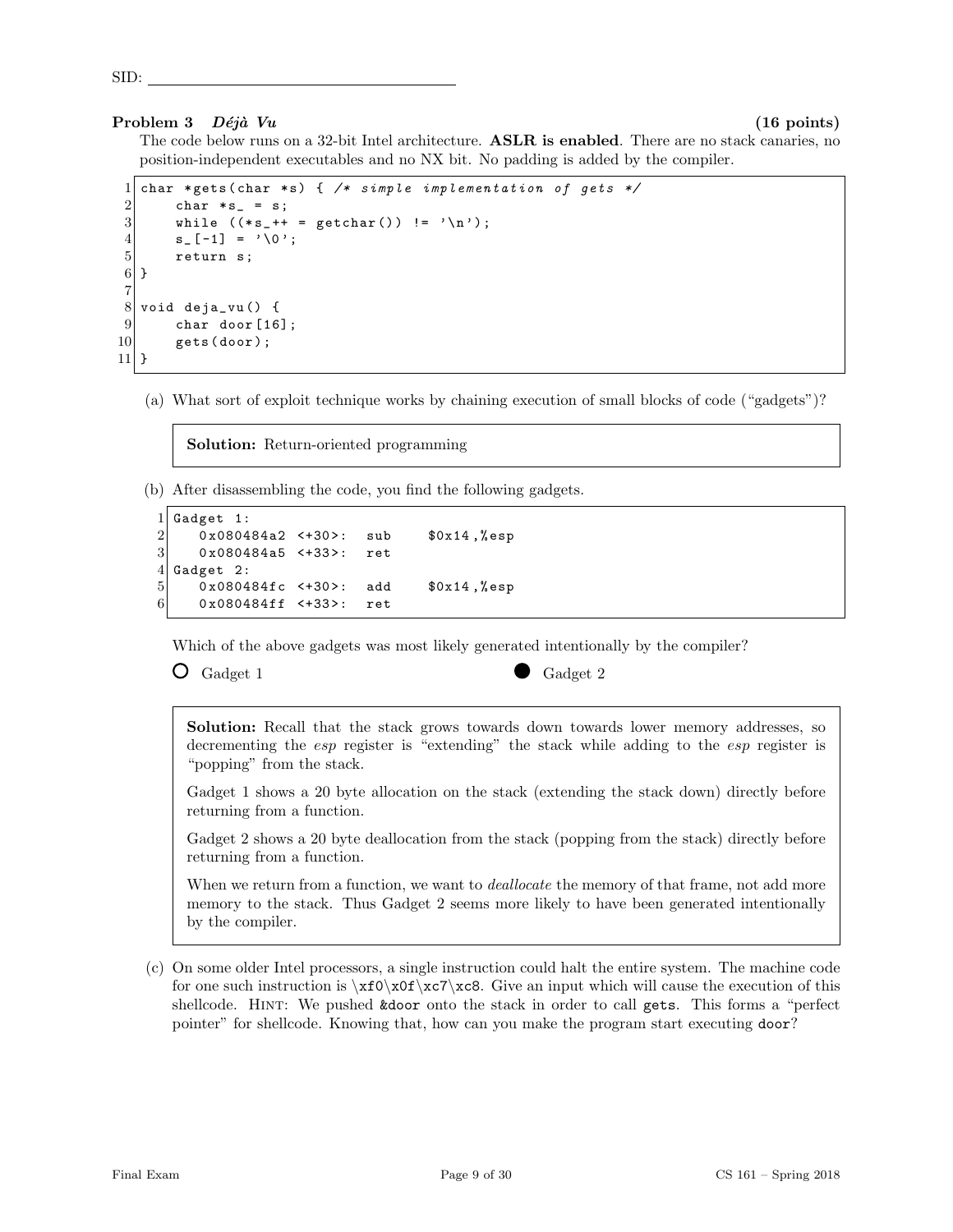### Solution:

### Short solution:

Earlier, we pushed &door onto the stack for the call to gets. We juggle %esp so that it points to &door right before a ret.

More detailed solution:

[4] rip of deja\_vu [4] sfp of deja\_vu [16] door  $[4]$  char  $*s = k$ door [4] rip of gets [4] sfp of gets  $[4]$  char  $*$  s\_

The idea is to overwrite the 24 bytes comprising door, sfp, and rip. Since we have &door on the stack, we need to get esp to point to that address and have call ret after that. This means that the first 4 bytes of door must be the F00F instruction address.

Now note that we have the gadget that subtracts 20 bytes from esp and calls ret. However, &door and rip of main are 24 bytes apart, so we will need to call this gadget twice. If we put the address of the gadget in the top rip, that will get us to door  $+4$ , which isn't enough. However, if we put another gadget here, that will get us to  $s_$ , which is too far. Thus, we ret twice to get to door  $+12$ , and then we put the address of the gadget there again. Now, when the esp  $-20$ is performed, it points to &door, and the ret will execute the instruction at door.

### Extremely detailed solution:

Start by drawing a stack diagram:

```
[4] rip of deja_vu
[4] sfp of deja_vu
[4] door4
[4] door3
[4] door2
[4] door1
[4] char *s = kdoor[4] rip of gets
[4] sfp of gets
[4] char * s_
```
Note that we wrote the 16-byte buffer door as 4 labeled rows of 4 bytes each. This is just for clarity in later parts of the exploit.

Note that the value below the door buffer, char  $*s = k$ door, is the argument to gets. (Recall that arguments of a function are pushed onto the stack before that function's rip and sfp.)

If ASLR wasn't in use, we could simply start writing at door and overwrite the rip with the address of our shellcode. However, because ASLR randomizes absolute addresses each time the program is run, we won't know what address to overwrite the rip with.

As the hint notes, &door on the stack is a *perfect pointer*. This means that no matter how ASLR shuffles the addresses each time the program is run, this value on the stack will always contain the correct address of the door buffer. Thus we want to force the program to treat &door as the rip, because this would cause instructions to be executed starting at door every time. Also note that the gets function writes our input to door every time, so if we can force the program to reliably execute instructions at door, we have defeated ASLR.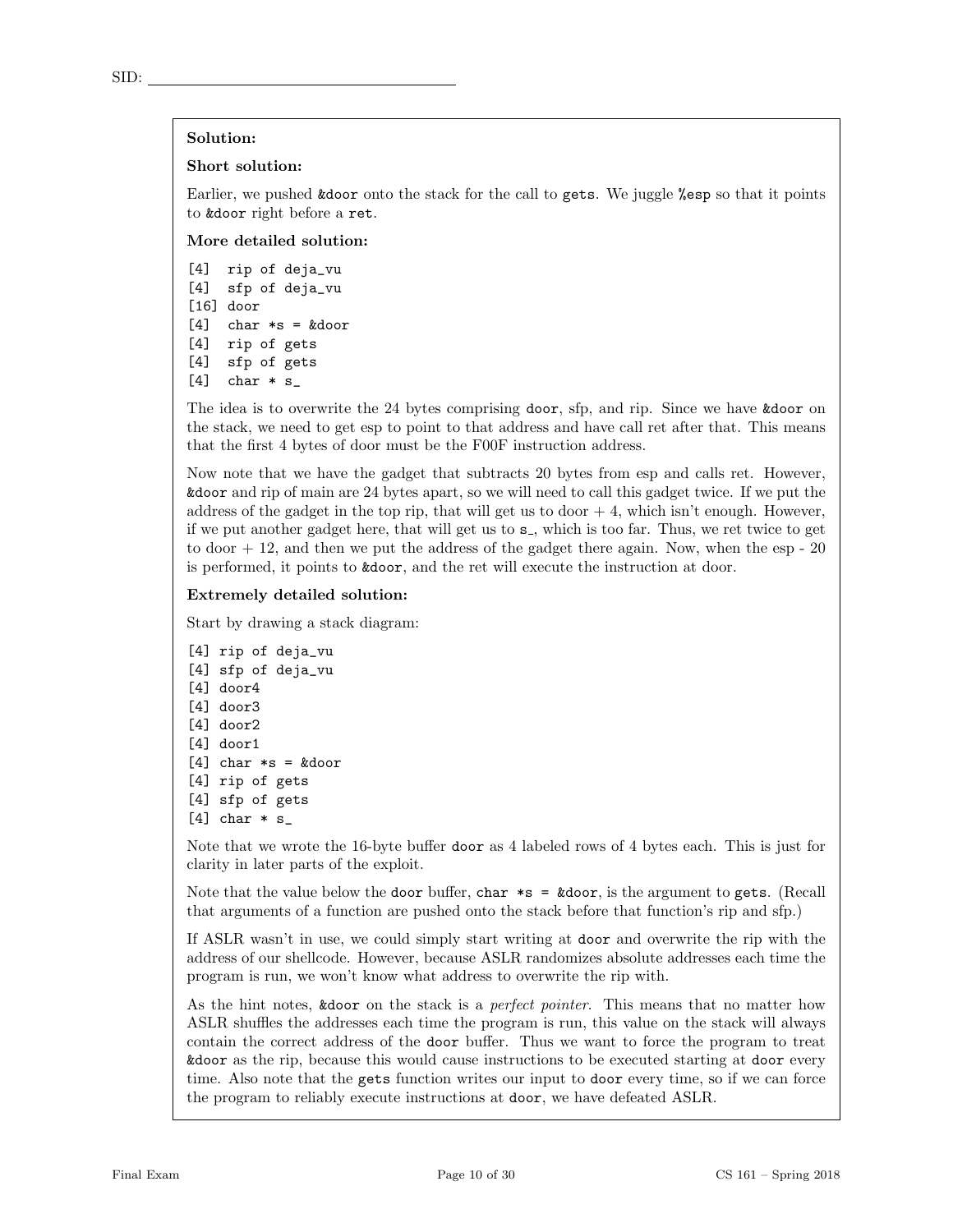Now our goal is to make the program believe that &door is an rip. To do this, we have to make use of the gadgets from the previous question. Note that the gadgets can be used in two ways: if we start executing instructions at 0x080484a2, the program will subtract 14 from the esp register and then execute ret. If we start executing instructions at 0x080484a5, the program will just execute ret. A similar idea works for Gadget 2. In both cases, note that position-independent executables are not enabled, so the address of the gadget instructions (in the code section) will not change.

A quick refresher on the ret instruction: it is effectively equivalent to pop %eip. In other words, it takes the next value on the stack, places it in the eip register, and then increments esp by 4 to delete the value off the stack. The eip register is the program counter, so this can also be thought of taking the next value on the stack, treating it as an address, and jumping program execution to that address. In other words, we are treating the next value on the stack as an rip and executing the instructions at the rip.

If we want the program to treat **&door** as an rip, we should force the esp to point at **&door**, and then execute a ret instruction. This will cause &door to be treated as an rip, and instructions at door to be executed.

After the rip of deja vu is popped off the stack, the esp is pointing 4 bytes above the rip of deja vu. This is above &door, which is where we want esp to point. Thus we want to decrement esp and move it further down the stack. We can achieve this by overwriting the rip with the address of the sub \$0x14, %esp instruction:

[4] rip of deja\_vu 0x080484a2 (sub, ret) [4] sfp of deja\_vu [4] door4 [4] door3 [4] door2 [4] door1  $[4]$  char  $*s = kdoor$ [4] rip of gets [4] sfp of gets  $[4]$  char  $* s$ 

Now, when the deja vu function exits, it will start executing instructions at 0x080484a2. This means the program will decrement esp by  $0x14 = 20$  bytes to door2, then execute a ret instruction. The ret instruction treats door2 as an rip and executes instructions there.

After this ret instruction, esp is at door3. We could try decrementing esp again, but since we can only decrement esp in multiples of 20 bytes, that would cause the esp to move too far below &door. Alternatively, we could try to increment esp in multiples of 4 bytes, using the ret instruction. (Recall that the ret instruction causes esp to move up by 4 bytes.)

Since decrementing esp now would take us too far below &door, our strategy is to increment esp a little bit, and then once it's in the right location, decrement esp to force it to point exactly at &door. This technique is known as stack juggling.

Let's try to stack juggle esp into the right place. The last ret instruction caused instructions at door2 to execute, so we should put a ret instruction here to increment esp.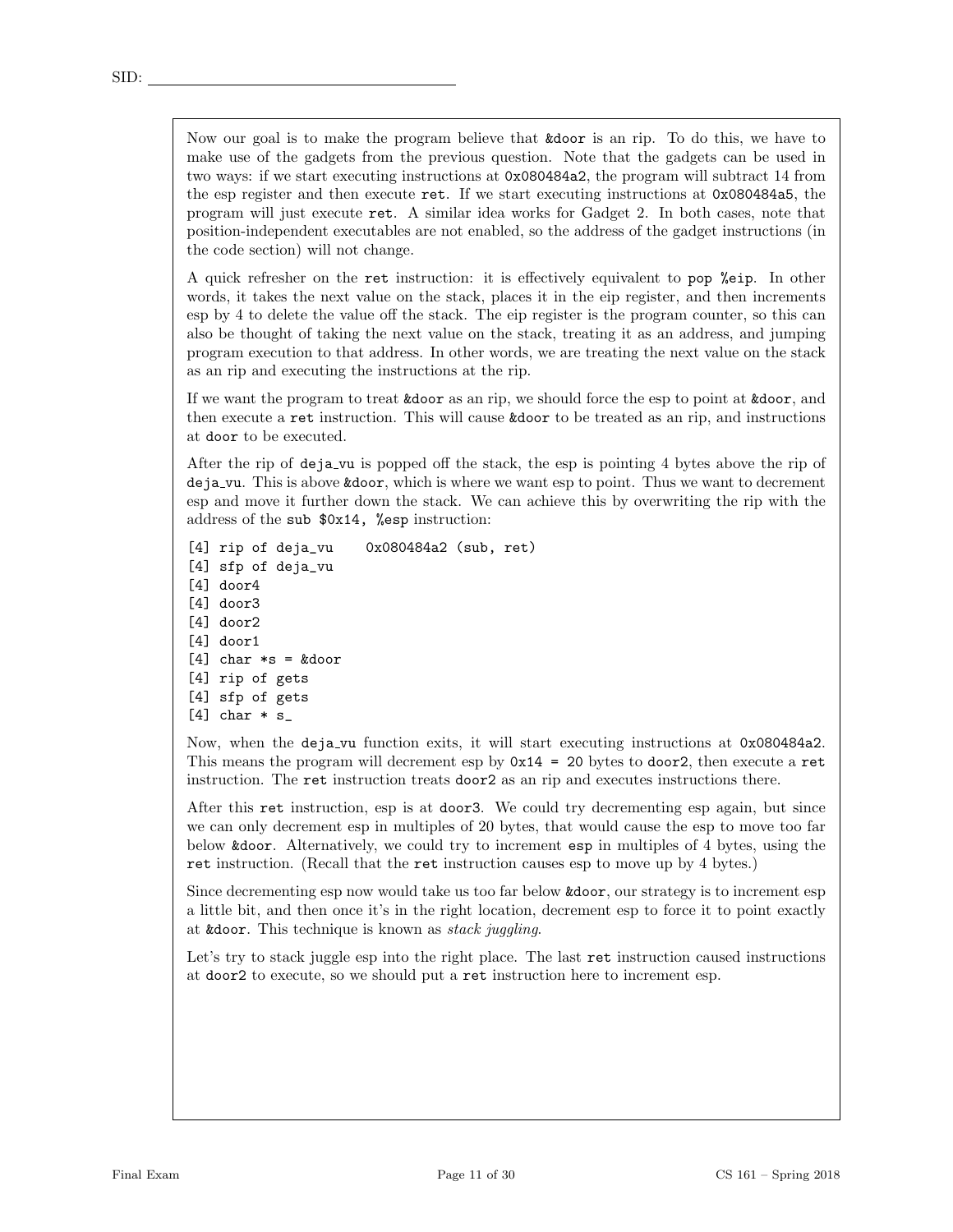```
[4] rip of deja_vu 0x080484a2 (sub, ret)
[4] sfp of deja_vu
[4] door4
[4] door3
[4] door2 0x080484a5 (ret)
[4] door1
[4] char *s = kdoor[4] rip of gets
[4] sfp of gets
```

```
[4] char * s_
```
When this ret instruction gets executed, it will increment esp by 4 bytes to door4 (esp was at door3 after the previous ret). This ret will treat the value at door3 as an rip, and start executing instructions at the address stored in door3.

Decrementing esp by 20 bytes from door4 would still take us below &door, so we need to insert another ret instruction at door3 to increment esp one more time.

```
[4] rip of deja_vu 0x080484a2 (sub, ret)
[4] sfp of deja_vu
[4] door4
[4] door3 0x080484a5 (ret)
[4] door2 0x080484a5 (ret)
[4] door1
[4] char *s = kdoor[4] rip of gets
[4] sfp of gets
[4] char * s_
```
As a result of this ret instruction, esp will be at the sfp of deja vu, and the program will treat door4 as an rip.

Decrementing esp by 20 bytes from the sfp of deja\_vu will make it point exactly at  $\&$  door, so we are done with stack juggling! We insert the instruction to subtract 20 from esp at door4. The subtraction will cause esp to point at &door, and the ret will cause &door to be treated as an rip.

```
[4] rip of deja_vu 0x080484a2 (sub, ret)
[4] sfp of deja_vu
[4] door4 0x080484a2 (sub, ret)
[4] door3 0x080484a5 (ret)
[4] door2 0x080484a5 (ret)
[4] door1
[4] char *s = kdoor[4] rip of gets
[4] sfp of gets
[4] char * s_
```
Since &door is treated as an rip, this exploit will cause instructions at door to execute. So we put our 4-byte shellcode at the start of door.

Finally, we fill in the sfp of deja\_vu with garbage, since it wasn't needed in the exploit. Our final exploit looks like this: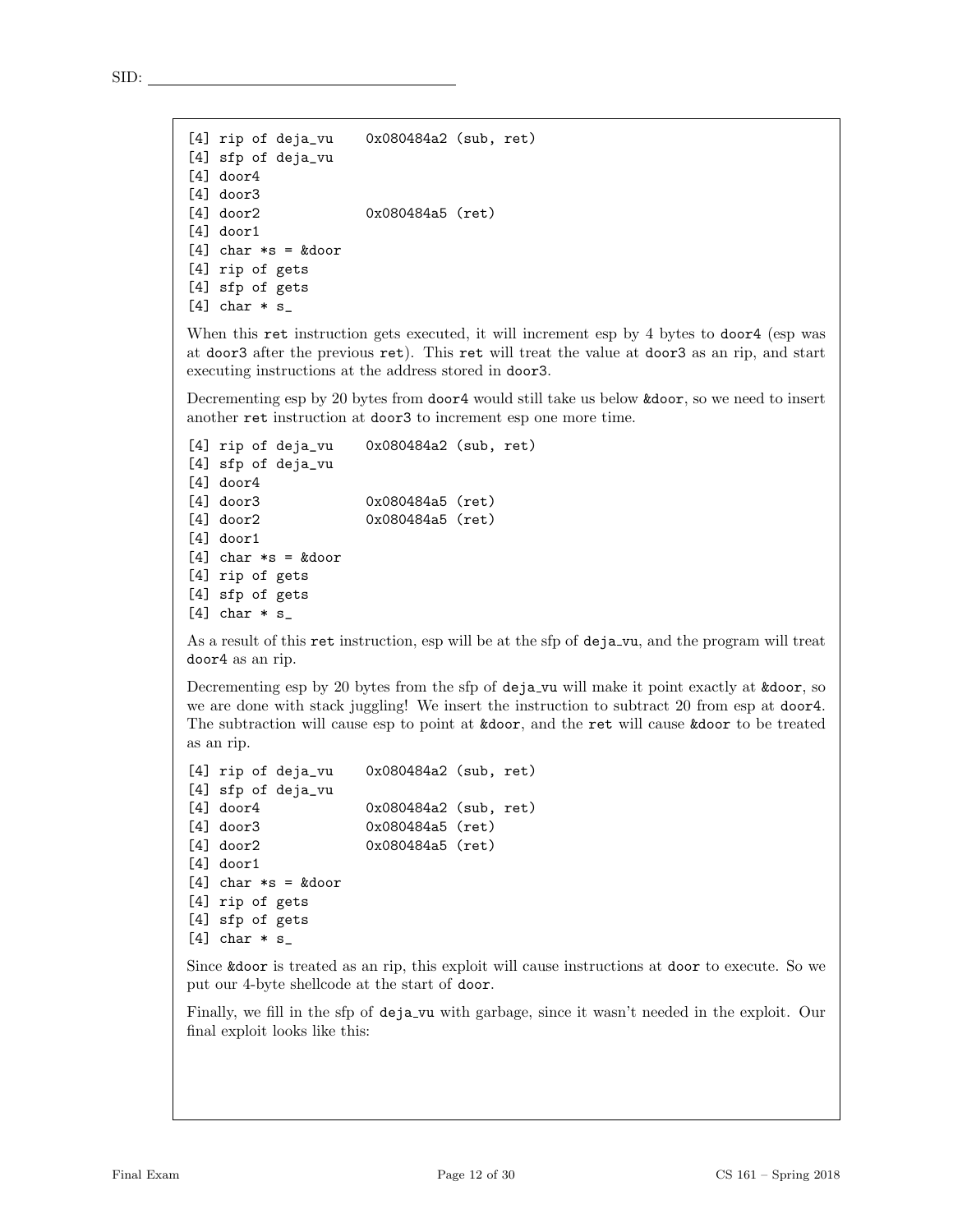```
[4] rip of deja_vu 0x080484a2 (sub, ret)
[4] sfp of deja_vu garbage
[4] door4 0x080484a2 (sub, ret)
[4] door3 0x080484a5 (ret)
[4] door2 0x080484a5 (ret)
[4] door1 shellcode
[4] char *s = kdoor[4] rip of gets
[4] sfp of gets
[4] char * s_
Our final input looks like this:
  • Shellcode: \xf0\x0f\xc7\xc8
  • ret: xa5\x84\x04\x08• ret: xa5\x84\x04\x08• subtract 20 from esp, ret: xa2\xa4\xa04• padding to overwrite sfp: AAAA
```
• subtract 20 from esp, ret:  $xa2\xa4\xa04$ 

Other solutions exist.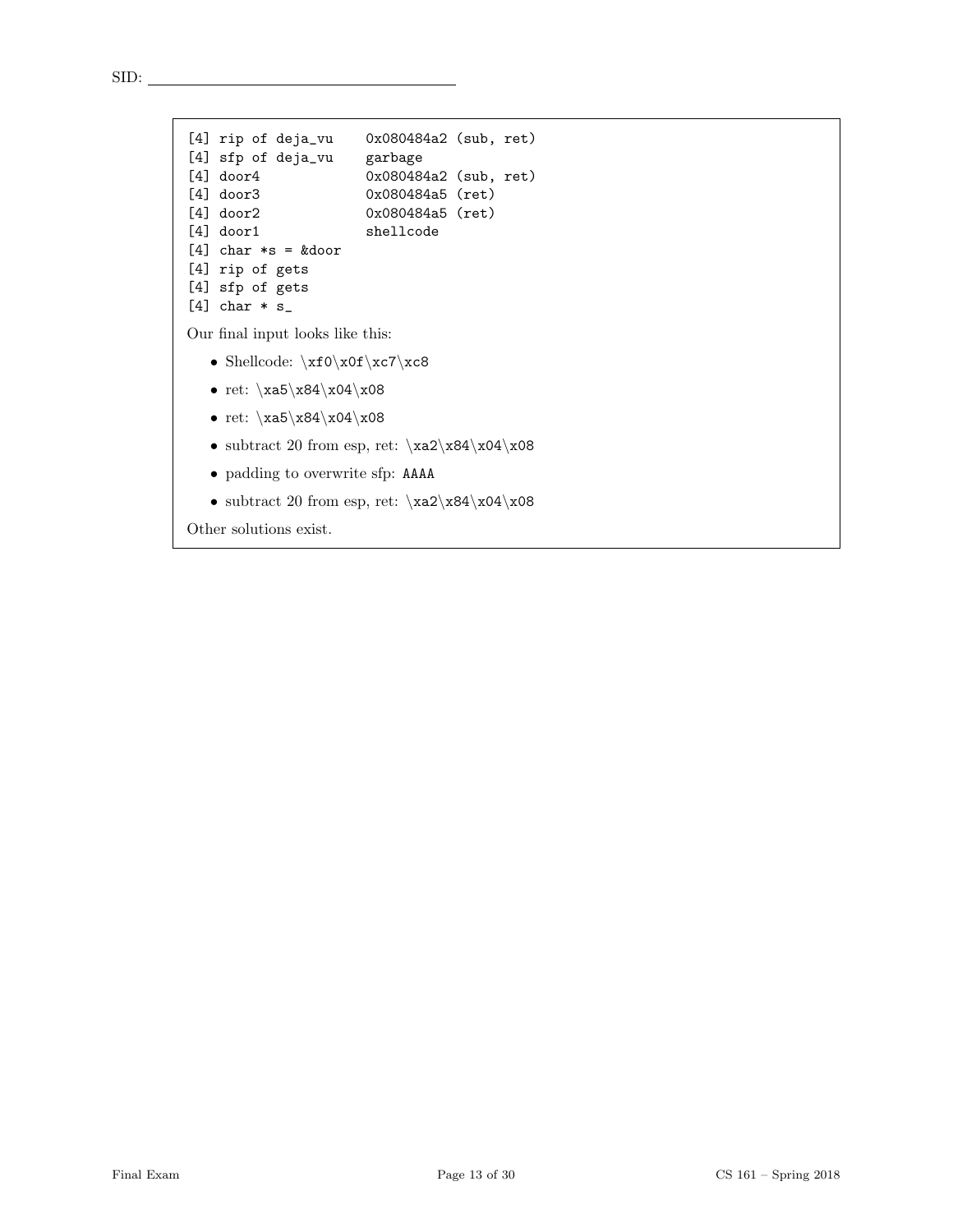SID:

# Problem 4 *Mystery Matrix Math* (15 points)

Consider the following code which performs a mystery operation on the input matrix.

```
1 void mystery (int **A, size_t m, size_t n) {
2 for (size_t i = 0; i < m; i++) {<br>for (size_t j = 0; j < n; j+
          for (size_t j = 0; j < n; j++) {
4 A[i][j] = A[j][i];5 }
6 }
7 }
```
Assume that  $m$  and  $n$  are both non-zero. Ignore the possibility of negative indices.

(a) For each of the subparts below, mark necessary preconditions for mystery to be memory-safe.

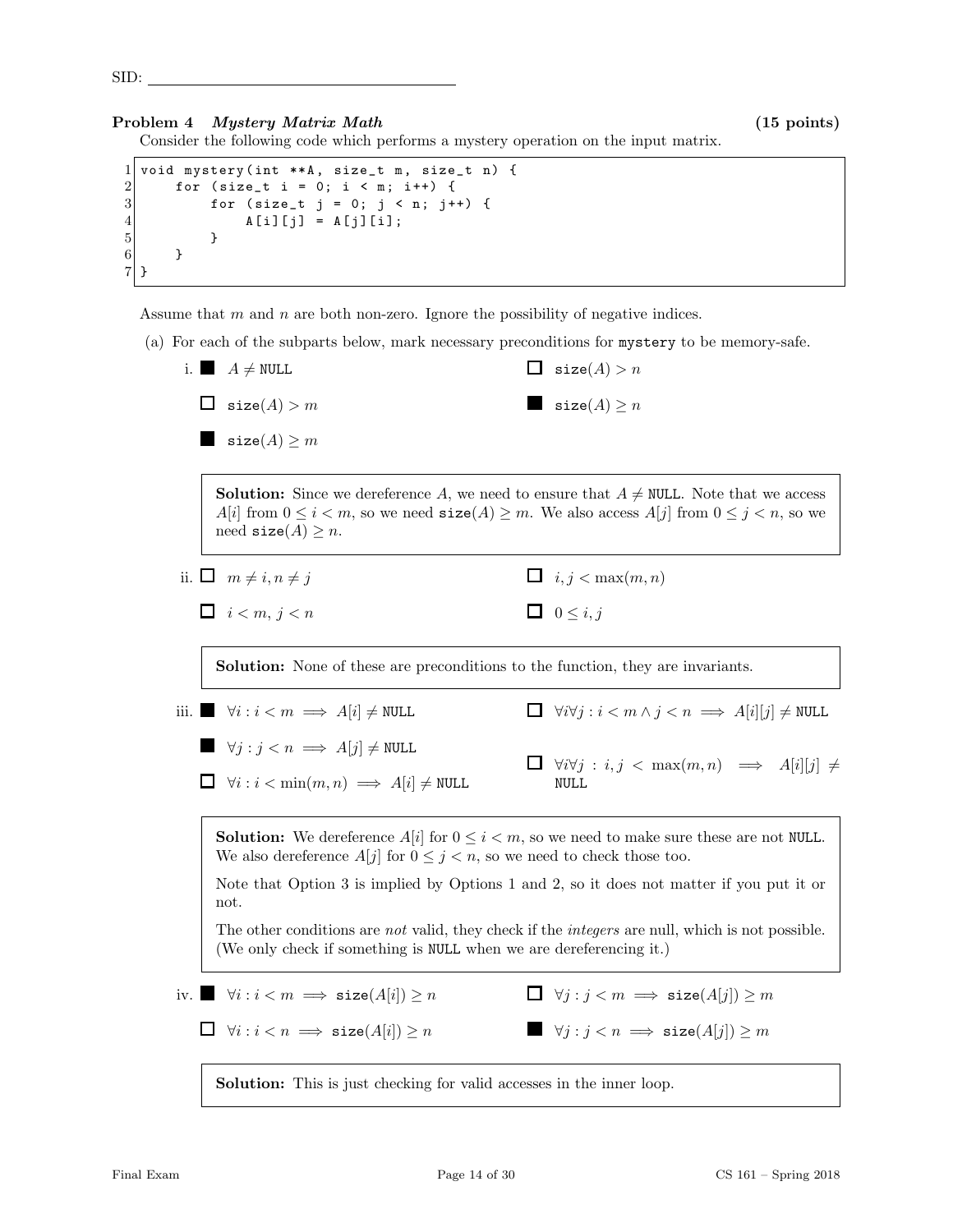(b) For each of the following postconditions, indicate if they hold or not. Assume that the preconditions hold. Let  $A$  be the original matrix, and let  $A'$  be the transformed matrix.



### SID: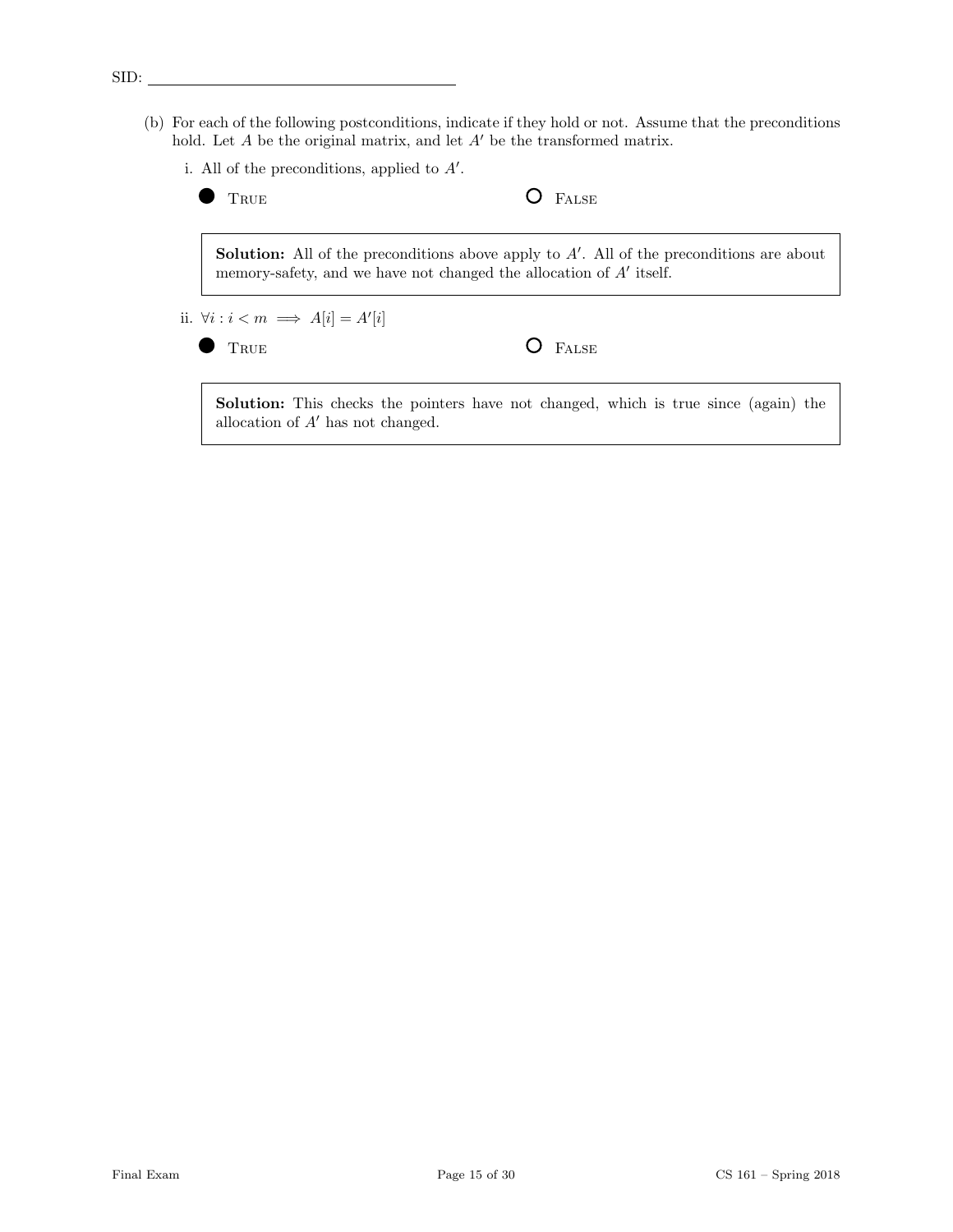# Problem 5 Scared of Commitment (12 points)

SID:

Alice and Bob are playing a game which involves flipping a coin. To play, Alice begins by calling a side (Heads or Tails). Bob then flips the coin and announces the result to Alice. Alice wins if she correctly guesses the coin flip.

Alice and Bob do not trust each other. Alice is scared that Bob will lie about the result of the flip once he knows Alice's guess. Bob is scared that Alice will lie about her original guess once she knows the result of the flip. In order to solve this problem, we have Alice and Bob use a commitment scheme. A secure commitment scheme prevents both players from cheating the result of the coin flip.

Evaluate each of the proposed commitment schemes below, where  $a$  is a single bit representing Alice's guess and b is a bit representing the result of Bob's coin flip. Explain your answers.

You may assume that SHA256 is a random oracle. (Do not worry if you do not know what that means.)

- (a) 1. Alice generates a random 128b string R.
	- 2. Alice sends R and SHA256( $a||R$ ) to Bob.
	- 3. Bob sends b to Alice.
	- 4. Alice reveals a.
	- 5. Bob checks that  $\text{SHA256}(a||R)$  equals the value Alice sent before.
	- $\bigcirc$  Secure Insecure

Explain:

**Solution:** Insecure. Bob can try  $a = 0$  and  $a = 1$ , and determine which one Alice chose.

- (b) 1. Alice generates a random 128b string R.
	- 2. Alice sends  $SHA256(a||R)$  to Bob.
	- 3. Bob sends b to Alice.
	- 4. Alice sends a and R to Bob.
	- 5. Bob checks that  $SHA256(a||R)$  equals the value Alice sent before.
	-

Secure **O** Insecure

# Explain:

# Solution:

Secure. Once Alice has committed to  $H(a||R)$ , she cannot find another hash because the hash function is collision-resistant. Bob cannot find a because the hash function is one-way. (Technically we need the hash function to be a random oracle.)

- (c) 1. Alice generates a 128b key k and a 127b random padding  $R$ .
	- 2. Alice sends  $C = E_k(a||R)$  to Bob, where  $E_k$  is the AES block cipher.
	- 3. Bob sends b to Alice.
	- 4. Alice reveals k and  $a||R$ .
	- 5. Bob decrypts C to recover a and R, and checks that they match what Alice sent.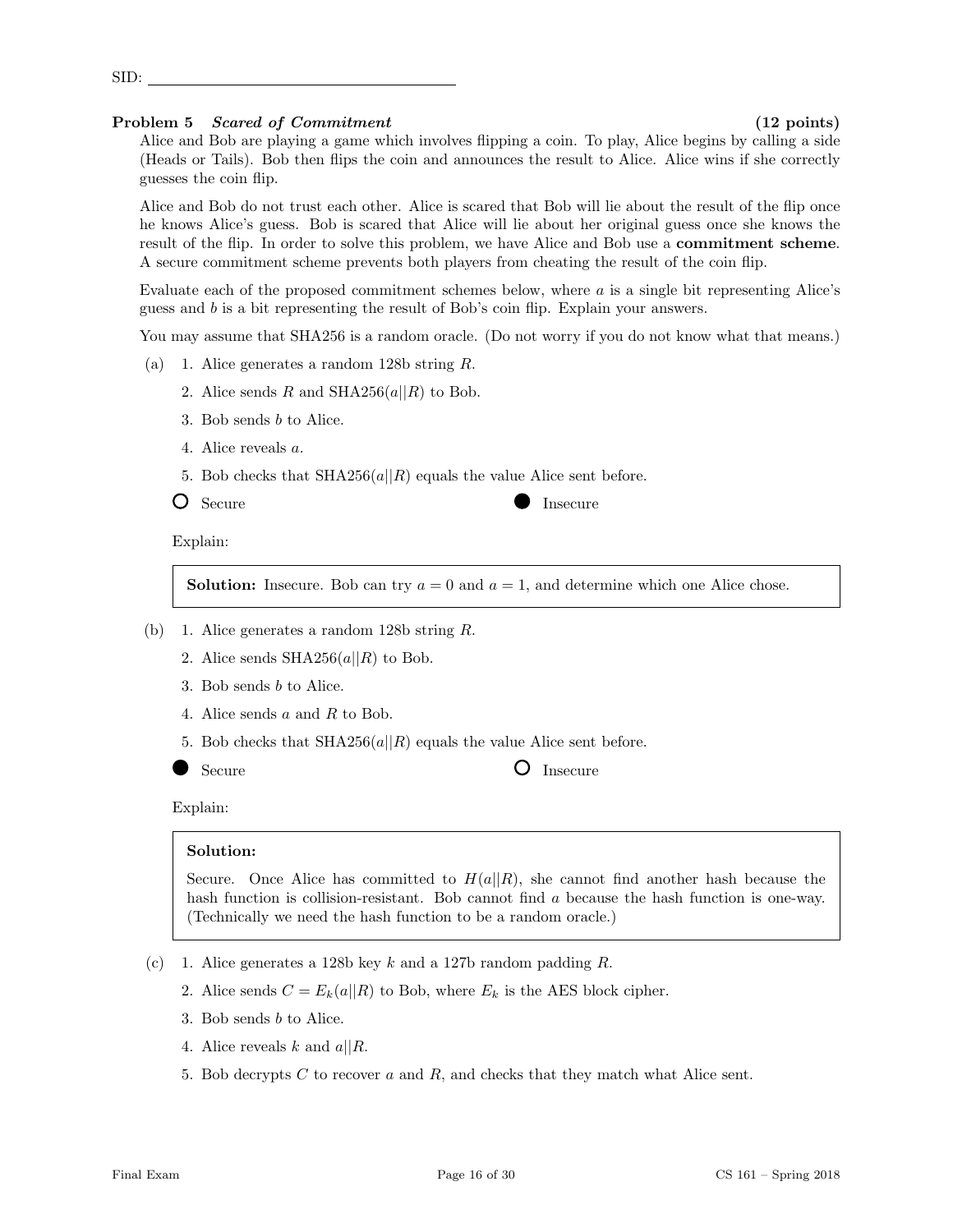

Explain:

**Solution:** Insecure. After Bob sends  $b$ , Alice can generate other keys  $k'$ , and calculate decryptions of C until she gets one whose first bit is b. Say that the resulting plaintext is  $M = b||R'$ . Then at step 3, Alice can send  $k'$  and  $b||R'$  and fool Bob.

Note that it is infeasible to fix b and R' in advance and then attempt to generate  $k'$  such that  $AES_{k'}(b||R')$  matches.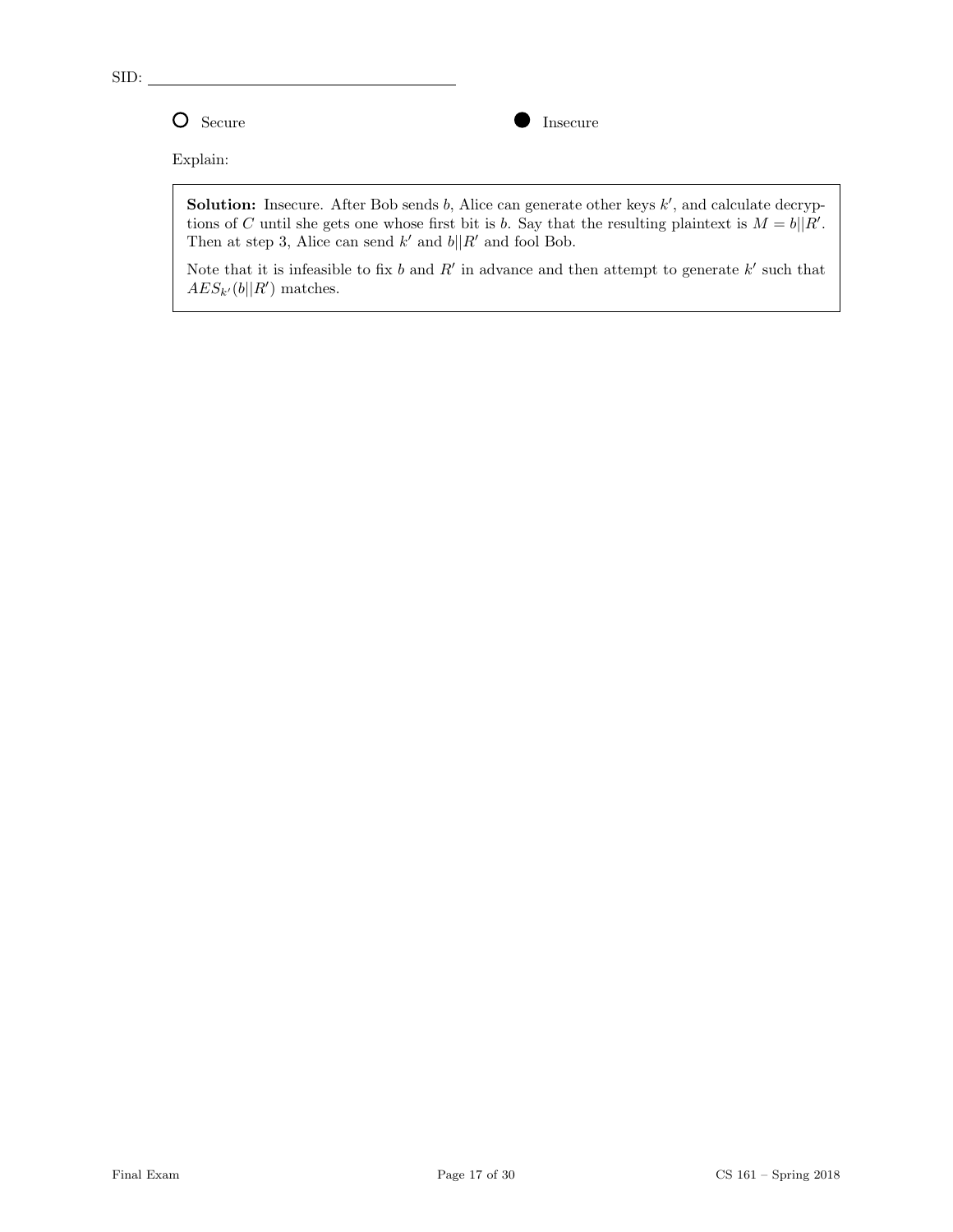# Problem 6 Vaults (16 points) (16 points)

SID:

A bank wants to set up a vault. They give all of their employees badges, which contain a microcontroller, a per-employee symmetric key k, the ElGamal public key  $K_V$  of the vault, and a password P which is needed to open the vault.

The bank knows that sending passwords in plaintext is bad, so they decide to encrypt it first. To send the password P to the vault, the badge performs the following protocol.

- 1. The badge uses the vault's ElGamal public key  $K_V$  to encrypt its employee symmetric key k.
- 2. The badge sends  $E_{K_V}(k)$ , AES-CTR<sub>k</sub>(P).

The vault then decrypts the badge's message:

- 1. The vault decrypts  $E_{K_V}(k)$  using its ElGamal private key. Since the key k is always 256 bits long, the vault ignores any excess bits (i.e., it takes the key  $mod2^{256}$ ).
- 2. The vault uses k to decrypt  $AES-CTR_k(P)$ .
- 3. If the decrypted password matches the correct password, the vault unlocks itself (if it is locked) or locks itself (if it is unlocked).

There is no limit to the number of times somebody can attempt to authenticate.

Mallory is an attacker with physical access to the vault who wants to break-in. Mallory manages to get a small "skimmer" device placed on the surface of the vault. The skimmer acts as a man-in-the-middle, which can spoof and intercept messages between a badge and the vault. The next day, the vault manager uses his badge to open the vault door.

(a) Explain how Mallory should program her skimmer in order to allow her to open and close the vault door again at some later time.

Solution: Simply replay the old ciphertext.

- (b) Using your exploit in part (a), Mallory breaks open the vault. The room contains a post-it note with the password P. It also contains a flash drive of sensitive documents, encrypted with the vault manager's symmetric key  $k_m$ . Mallory needs to decrypt these documents!
	- i. ElGamal encryption is *malleable*: Given (1) the ElGamal encryption  $(c_1, c_2)$  of a message m and  $(2)$  an integer a, one can find the encryption of am without knowing m! Show how to do this. Recall that ElGamal encryption is  $Enc(PK, m) = (g^r \mod p, m \cdot PK^r \mod p) = (c_1, c_2),$ for r chosen at random, and  $g, p$  public parameters. (No explanation needed. You can use this in later parts even if you do not show it here.)
	- ii. How can Mallory determine the least significant bit of the key  $k_m$ ? RECALL: From Mallory's skimmer, she knows  $E_{K_V}(k_m)$  and AES-CTR<sub>k<sub>m</sub></sub>(P). From the post-it note, she knows P. Everyone knows the public key  $K_V$  of the vault. HINT: Mallory might have some success if she interacts with the vault again.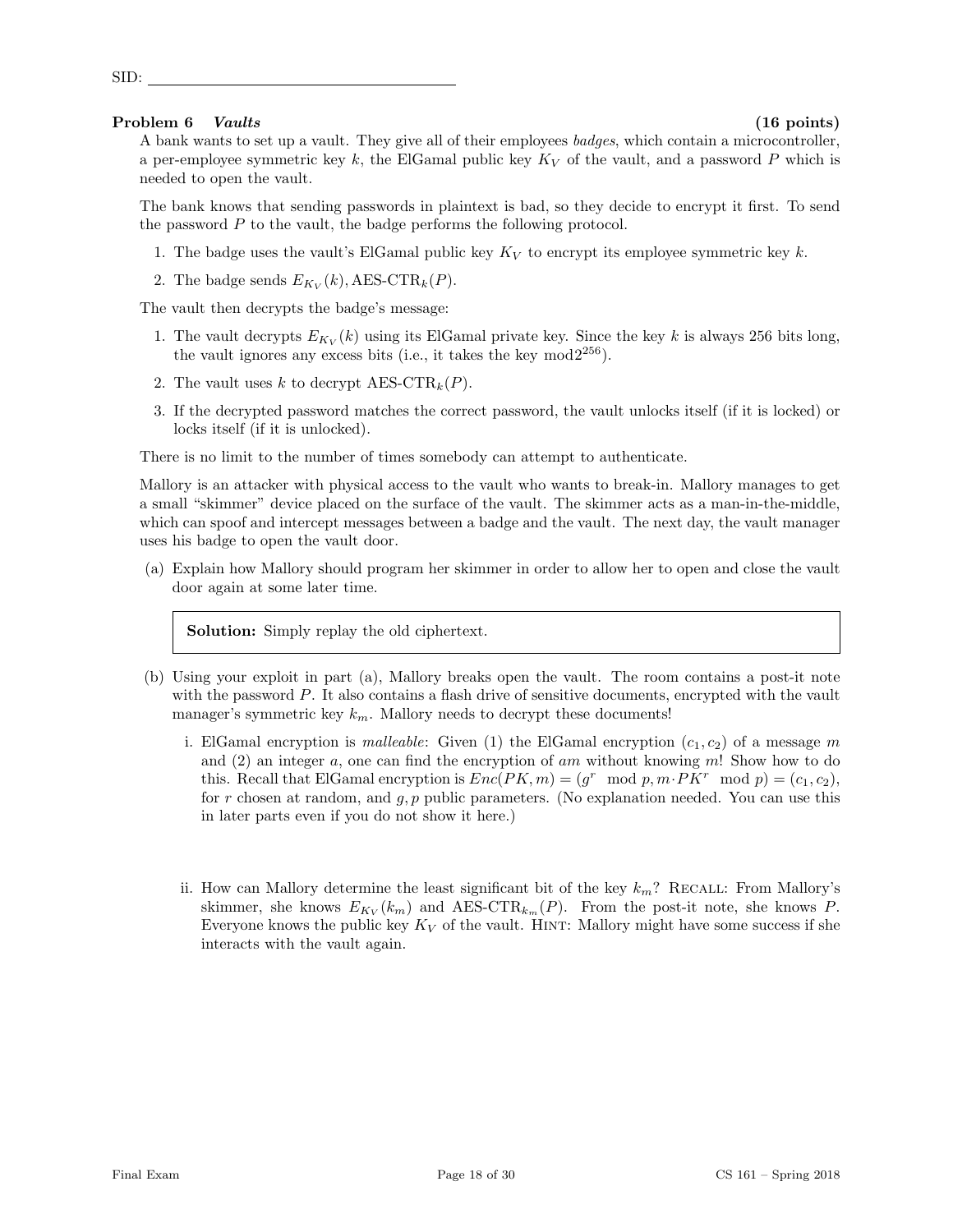iii. Extend your attack above to determine the entire key  $k_m$ .

### Solution:

Let  $E_{K_V}(k_m) = (c_1, c_2)$  be the ElGamal ciphertext that the badge sends to the vault. Recall that we can generate an encryption of  $ak_m$  by sending  $(c_1, ac_2)$ . Define  $K_b = (c_1, 2^b c_2)$ , i.e. the encryption of  $k_m$  shifted b bits to the left. Note that this makes the bottom b bits zero.

Mallory begins by sending sending  $K_{255}$ , AES-CTR<sub>10...00</sub> $(P)$ . The key  $K_{255}$  has only the first bit set. If the vault door then open, Mallory knows that the least significant bit of the key  $k_m$ is 1. If remains locked, it was zero.

Mallory can repeat this process for each bit. For example, say that she determined before that the least significant bit of the key was 1. Then she can send  $K_{254}$ , AES-CTR<sub>110...00</sub>(P). Again, if the vault opens, she knows the second least significant bit was 1. Otherwise, it was zero.

Using this, Mallory can wholly determine the key  $k_m$ .

This question is adapted from a real-world problem: <https://arxiv.org/abs/1802.03367>.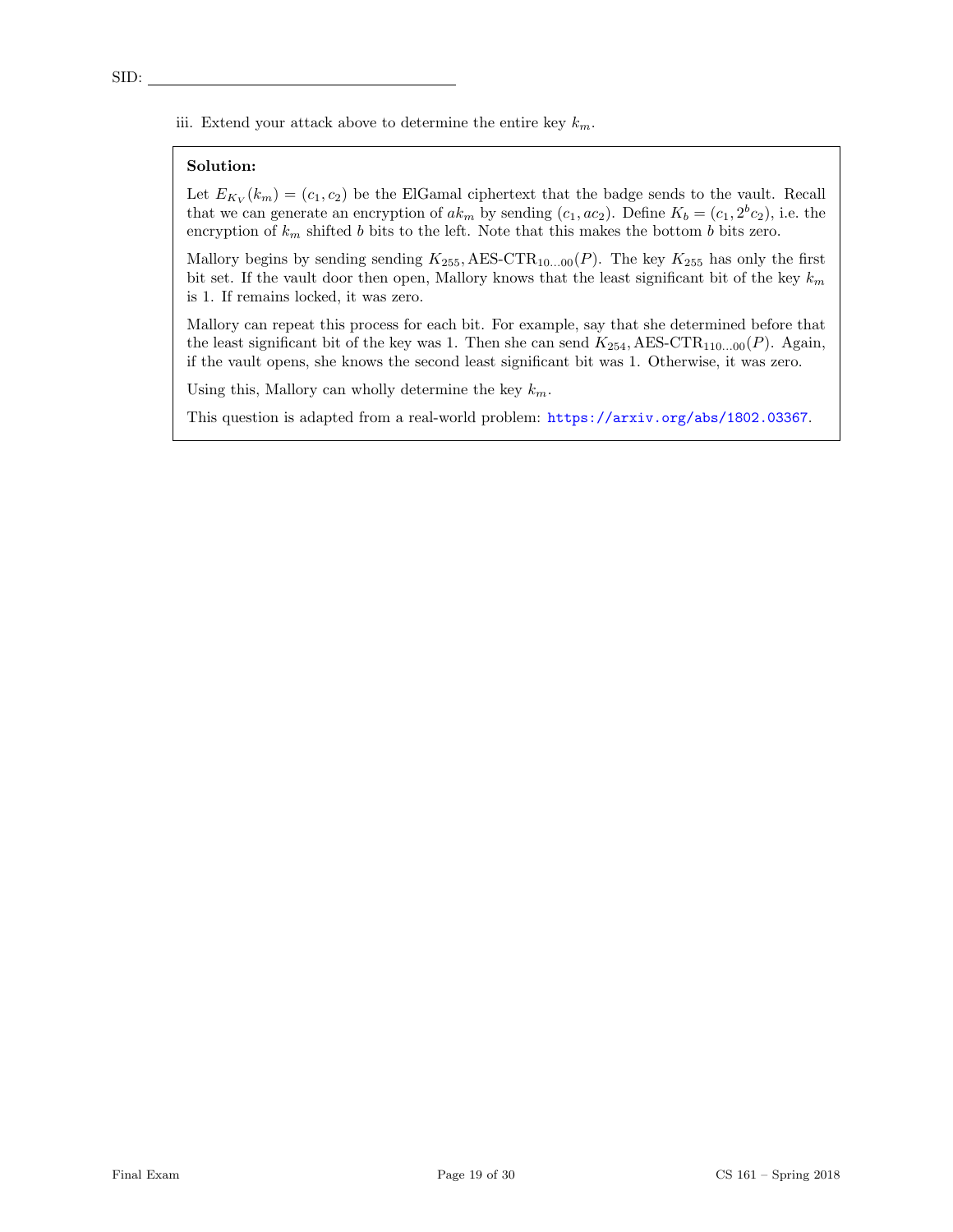Problem 7 *MS SQL* (15 points)

Microsoft's MS SQL protocol allows a server and a client to negotiate an encryption protocol. Both sides begin the PRELOGIN stage by sending the one of the following flags in an unencrypted and unauthenticated format:

- 1. NOT SUPPORTED (NS): "I do not support encryption. If you try to use it, I will abort this connection."
- 2. SUPPORTED (S): "I support, but do not require, encryption. Please use it if you support it."
- 3. REQUIRED (R): "I require encryption. If you cannot use it, I will abort this connection."

The server and client attempt to use the highest security that they can agree on. If they manage to agree on encryption, the rest of the conversation is encrypted using TLS with a server certificate, signed by a mutually trusted certificate authority. Assume that both sides of the connection properly implement the TLS protocol.

For each of the following scenarios below, determine if an active man-in-the-middle can compromise the confidentiality of the connection.

(a) Client sends R; Server sends R.

|     | Secure                          | Insecure                                                                                                                                                                                  |
|-----|---------------------------------|-------------------------------------------------------------------------------------------------------------------------------------------------------------------------------------------|
|     | Solution:                       |                                                                                                                                                                                           |
|     | the encryption.                 | Both sides require encryption, so TLS will be established and a man-in-the-middle cannot break                                                                                            |
| (b) | Client sends S; Server sends S. |                                                                                                                                                                                           |
|     | Secure                          | Insecure                                                                                                                                                                                  |
|     | Solution:                       |                                                                                                                                                                                           |
|     |                                 | Insecure. A MITM can forge either side's message to say NS, therefore removing the encryption.                                                                                            |
| (c) | Client sends S; Server sends R. |                                                                                                                                                                                           |
|     | Secure                          | Insecure                                                                                                                                                                                  |
|     | Solution:                       |                                                                                                                                                                                           |
|     | to it, acting like a proxy.     | Insecure. A MITM intercepts the server message saying R, and passes NS to the client. The<br>MITM then performs the TLS handshake with just the server. It encrypts all the client's data |
| (d) | Client sends R; Server sends S. |                                                                                                                                                                                           |
|     | Secure                          | Insecure                                                                                                                                                                                  |
|     | Solution:                       |                                                                                                                                                                                           |
|     | certificate.                    | Secure. Note the attack described above does not work: the MITM cannot perform the TLS<br>handshake with just the client because it does not the private key corresponding to the server  |

SID: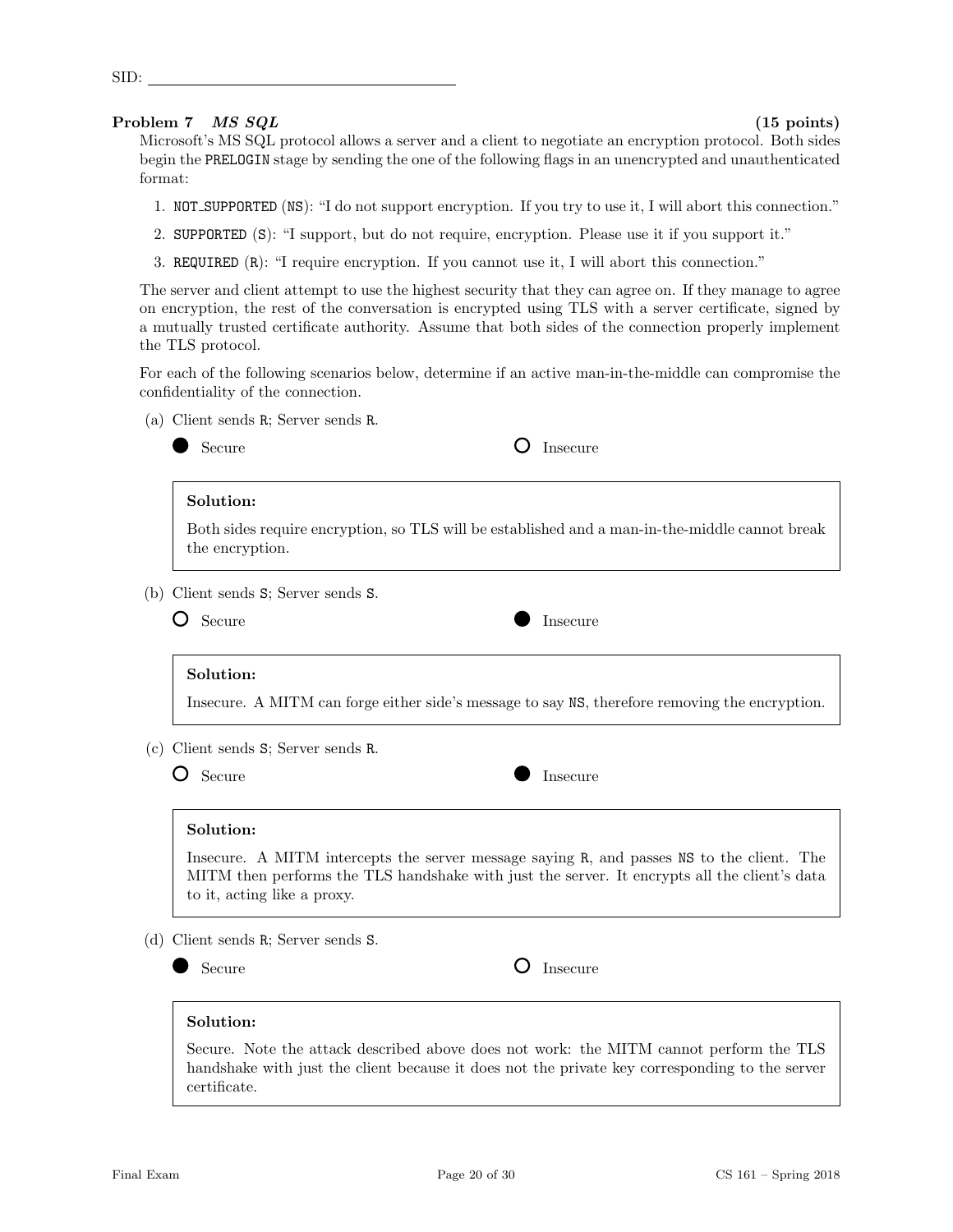(e) Alice proposes a modification to the above protocol. Rather than sending its encryption level unauthenticated, the server will present a signed message of the encryption level it supports, along with its TLS certificate. The client verifies the certificate and the signed message. Reevaluate the above choices in this new protocol.

Assume the server never changes what encryption level it supports. Assume that all clients and servers (even if they do not support encryption) still follow Alice's protocol.

True or False: As long as both sides support encryption, the connection will be secure against a man-in-the-middle.



TRUE **O** FALSE

# Solution:

We only need to consider two cases above:

Client sends S; Server sends S: A MITM cannot change the server's message, so they must change the client's message. But if the attacker changes the client's message to read NS, the client will notice that the server is not using TLS (even though it supposedly supports it) and abort the connection.

Client sends S; Server sends R: A MITM cannot change the server's message, so the attack above does not work.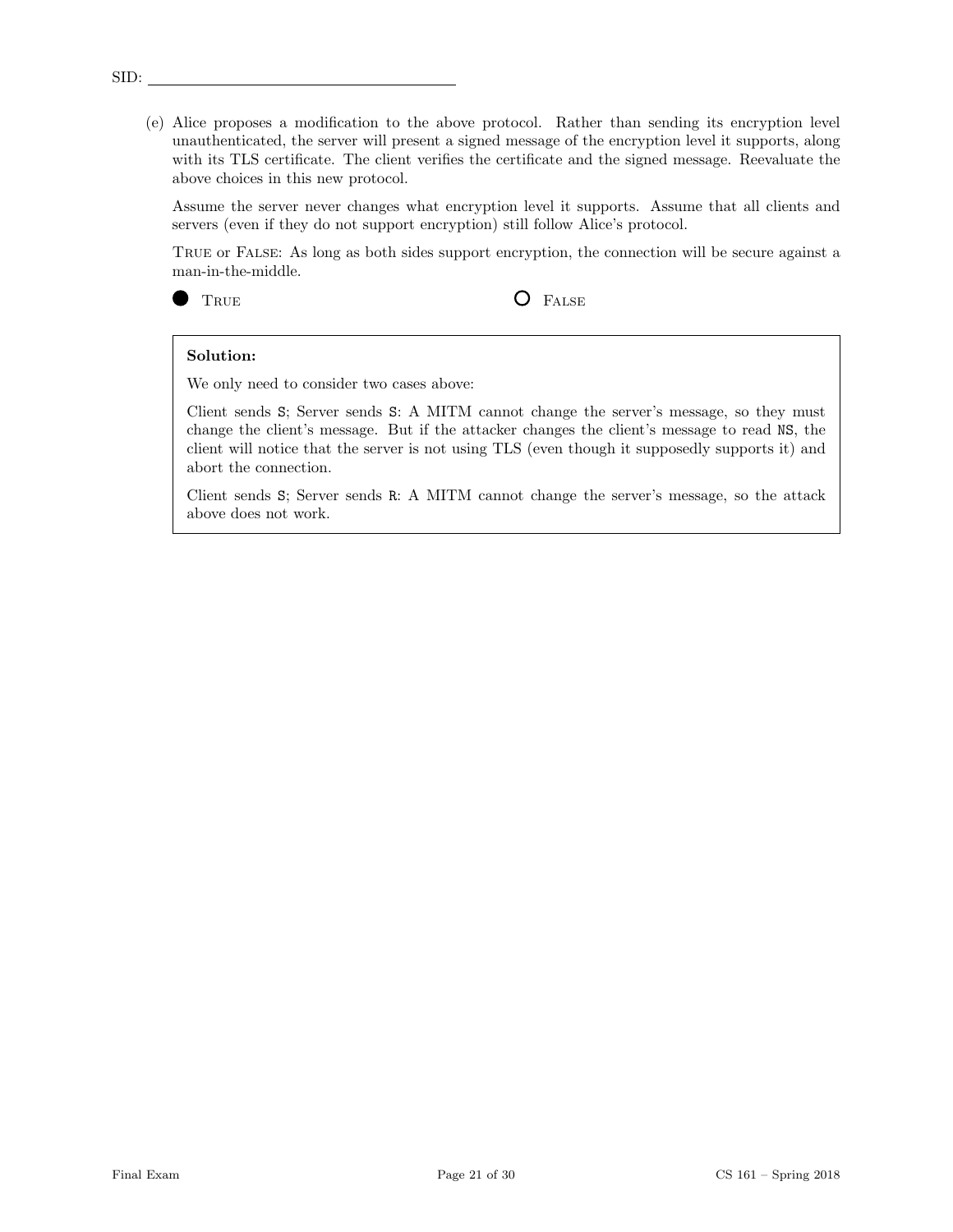### Final Exam Page 22 of 30 CS 161 – Spring 2018

# Problem 8 Fiat Tux (Let There Be DNS) (15 points)

You're in charge of manually running the DNS resolver for AirBears2. AirBears2 has a reputation for impeccable reliability among its users, and it's your job to make sure that nothing goes wrong on your end so that its users receive top-notch performance.

(a) You start up your DNS resolver for the first time, with no state in your cache. You do not currently make use of DNSSEC. You have the root name server's IP address hard-coded into your configuration (and nothing else). You receive your first DNS query from a user for inst.eecs.berkeley.edu. Where should you send your initial query?

Solution: Your initial query goes to the hard-coded root server's IP address.

(b) You send your initial query and receive many responses, but only two of them have matching ID fields. You discard all responses that do not have matching ID fields, but you still have with two responses. The responses both contain records for the domain .edu, but the IP addresses in the A records are different. You also notice that one of them arrived significantly before the other. Which of the answers should you trust?

Q Trust the faster one Q Trust the slower one C Trust neither

Solution: There's no way to know which one is the "right" one. The fact that you got many responses, most with incorrect ID fields, could suggest someone is trying to spoof DNS responses to you.

(c) Disregarding your decision in part (b), you choose to trust one of the two answers at random. You resolve the remainder of the requested domain name, caching all of the the records that you receive along the way, including any you may have received in part (b). For each remaining step, you receive a single response, and every response has a matching ID. Eventually, you receive the IP address of inst.eecs.berkeley.edu. You return this IP address to the user that requested it.

A few minutes later, you receive a complaint from this user claiming that when they attempted to visit inst.eecs.berkeley.edu, they instead received the webpage for eecseecs.com.

Assume that you are no longer under attack. What entries do you need to remove to ensure that future resolutions are safe? (You want to remove the minimal number of entries.)

| O Records starting with inst.                                                      |                                                                                               |
|------------------------------------------------------------------------------------|-----------------------------------------------------------------------------------------------|
| O Records for inst.eecs.berkeley.edu                                               |                                                                                               |
| <b>O</b> Records ending with .com                                                  |                                                                                               |
|                                                                                    |                                                                                               |
| • All records<br>O Records ending with .edu<br>O Records ending with .berkeley.edu | $\overline{O}$ Records ending with .eecs.berkeley.edu $\overline{O}$ Records for eecseecs.com |

### Solution:

You need to empty your cache completely, as the cached entries for . **edu**, berkeley. **edu**, and eecs.berkeley.edu could all be incorrect, as well as any potential additional records provided. Since you cached everything, any record in your cache could be poisoned.

(d) After the above incident, a disappointed Oski demands that you utilize DNSSEC. Assume that the rest of the world magically complies with your demands to support DNSSEC. All implementation details of DNS follow what was taught in lecture.

SID: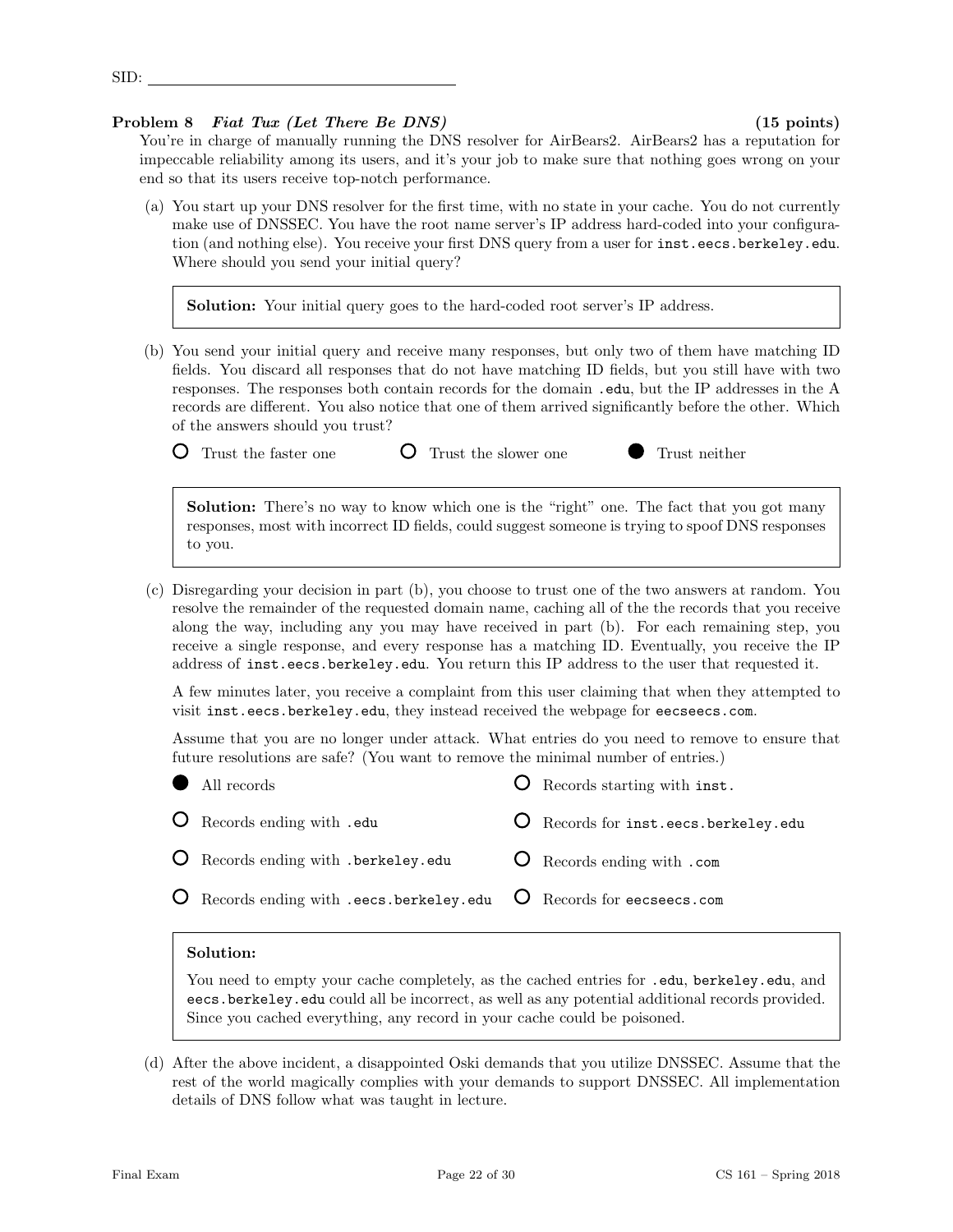We replay the scenario up to part (b), greatly simplified, this time with DNSSEC. You start up your DNSSEC resolver for the first time, with no state in your cache. You have the root name server's IP address and public key hard-coded into your configuration (and nothing else).

You send your initial query and receive two responses. The responses both contain records for the domain .edu, but the IP addresses in the A records are different. At this given point in time, given zero tolerance for error, describe how you would determine which answer(s) to trust. If you cannot trust either answer, write "cannot trust either" and explain your answer briefly.

# Solution:

You check for an RRSIG record over the A record for **.edu**, and if it exists, you validate it with the hard-coded public key of the root server. If the signature matches the provided A record, you trust that answer. If both signatures match, you trust both; if neither signature matches, you trust neither.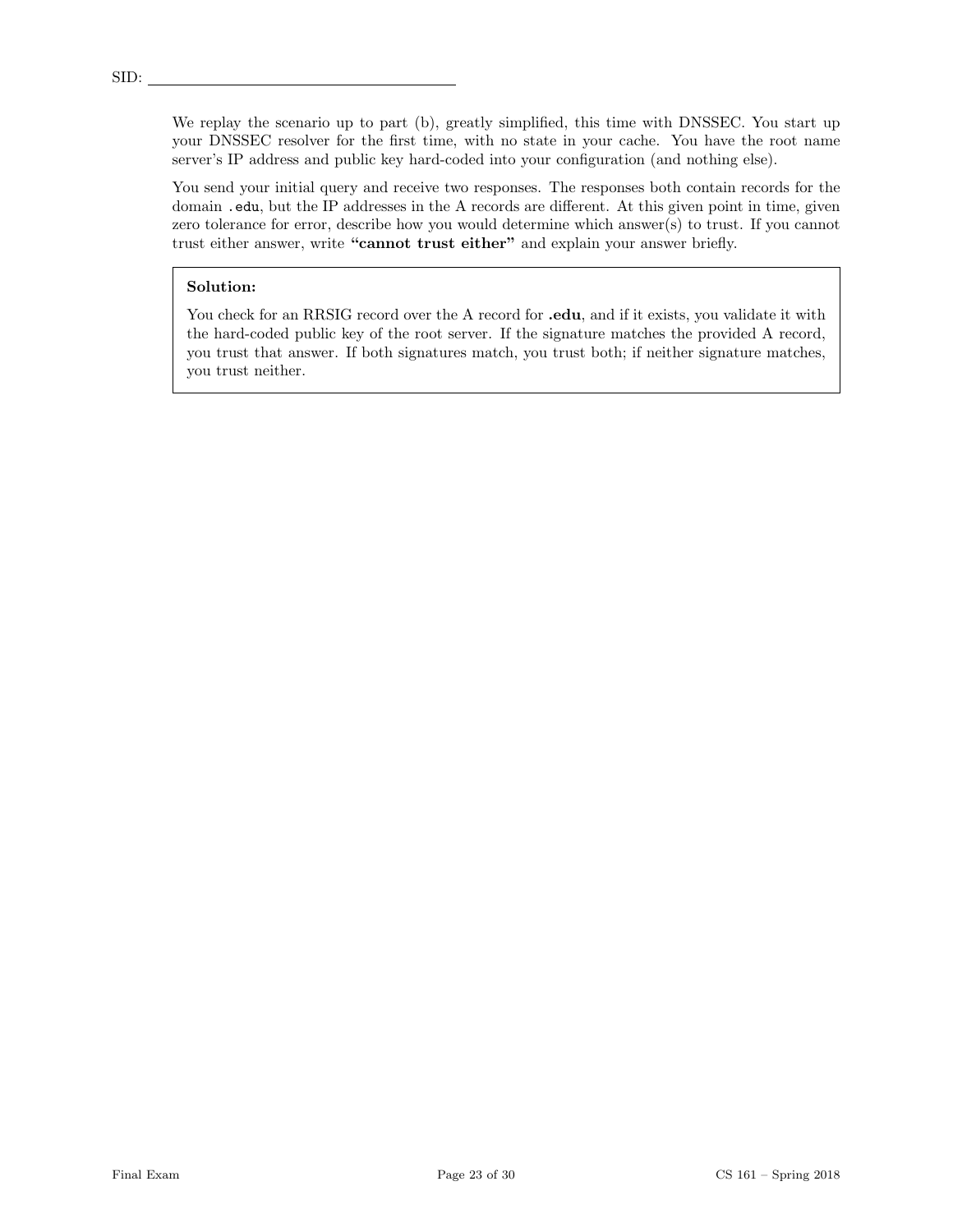### Problem 9 Networking Love Triangle (15 points) (15 points)



Alice, Bob and Mallory are all on a local network. Mallory is an *off-path* attacker with a super-fast connection: her packets always arrive first.

Assume Mallory knows the MAC and IP addresses of Alice and Bob's computers. Assume that Alice will accept the first valid packet she receives as coming from Bob, and ignore what happens once Bob's real packet arrives.

(a) Alice and Bob are communicating through UDP on some unknown ports. What does Mallory need to guess to insert a fake UDP datagram from Bob to Alice?

Solution: Bob's source port, Alice's destination port. (Or just "their ports".)

(b) Alice and Bob are communicating through TCP on some unknown ports. What does Mallory need to guess to insert a fake TCP packet from Bob to Alice?

Solution: Bob's source port, Alice's destination port. Alice and Bob's sequence numbers.

(c) Alice is about to send a DNS request to Bob's resolver for 1.2.3.4.5.6.7.com. What does Mallory need to guess to spoof the reply?

### Solution:

Alice's (ephermal) source port. DNS transaction ID.

Note we do not need to guess Bob's port: for DNS it will be port 53.

(d) Alice is about to send an ARP request for Bob's MAC address. What does Mallory need to guess to spoof the reply?

Solution: Nothing. An off-path attacker can easily spoof ARP replies.

(e) True or False: If Mallory was on-path, she could spoof all of the above responses with a 100% success rate.

TRUE **O** FALSE

Solution: An on-path attacker can see all of the information above.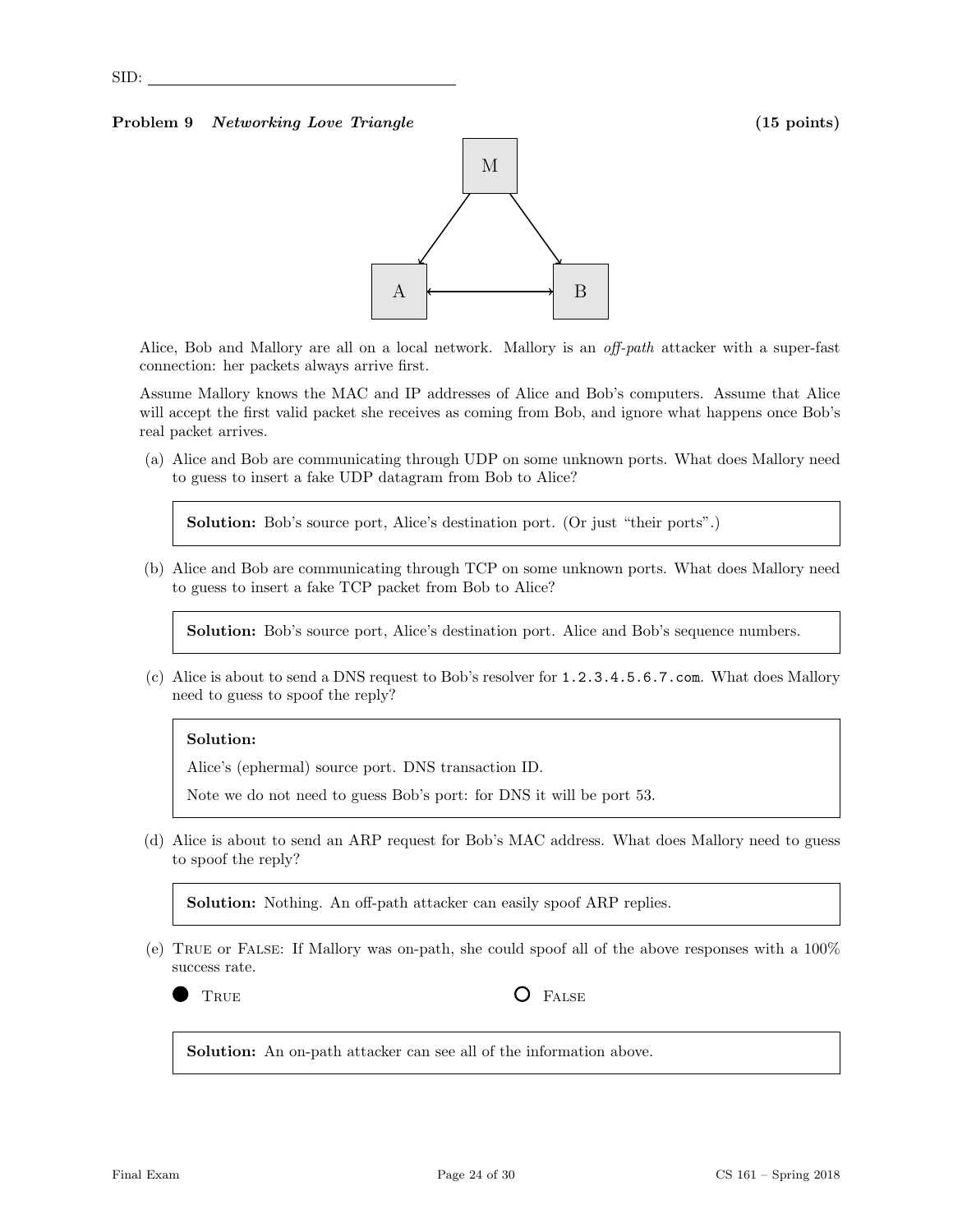SID:

### Problem 10 Tracking (12 points) (12 points)

Let's say the web-page at http://cute-puppies.com looks like the following:

# $\verb|html|$

```
<body>
        <p>Here is a GIF of puppies</p>
        <img src="https://image-host.com/yvxSMjw.gif">
        <script type="text/javascript"
                src="http://yahoo.com/analytics.js"></script>
        <script type="text/javascript"
                src="https://google.com/analytics.js"></script>
    </body>
</html>
```
Note that google.com is loaded over HTTPS, whereas yahoo.com is loaded over HTTP.

Alice uses Mozilla Firefox on her laptop running Microsoft Windows. In her first browser tab, she has https://berkeley.edu open. In a second tab, she opens http://cute-puppies.com. In a third tab, she opens http://cute-puppies.com once again.

Assume that no two entities share information out of band. Each of the parts below are independent.

(a) Assuming Alice does not use any tracking protection, which entities know that the same person visited cute-puppies.com twice?



### Solution:

Most sites will see this, as Alice's browser makes requests to all of these sites twice.

Alice's ISP sends off all of Alice's traffic, so of course they can see what sites Alice visits.

Neither Microsoft nor Mozilla collect information about what sites you visit in your browser.

UC Berkeley's site is in a different origin, so it cannot see information about the cute-puppies.com tab.

(b) Assume Alice opted in for a privacy service run by her ISP. This privacy service blocks analytics scripts based on a URL-based blocklist (not host-based). Which entities know that the same person visited cute-puppies.com twice?

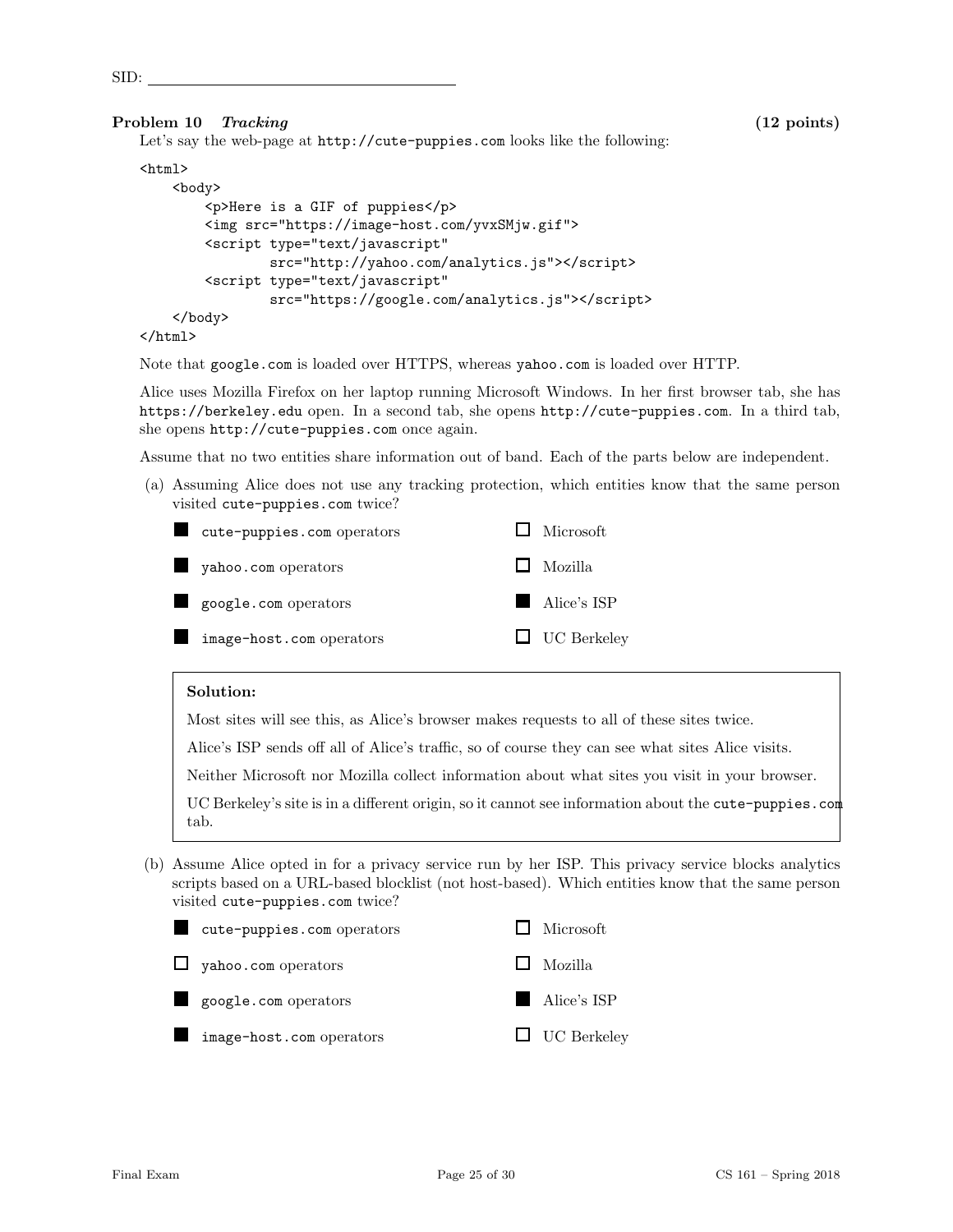# Solution:

The ISP service can block the HTTP connection, but not the HTTPS connection since HTTPS hides the path of the URL we are visiting. Even though the ISP can see that the user is requesting google.com, they do not know if this is an analytics URL.

(c) Assume Alice uses a browser plugin. The browser-plugin blocks the analytics scripts based on a URL-based blacklist (not host-based). Which entities know that the same person visited cute-puppies.com twice?



### Solution:

The browser plugin sees all requests, so it can also block HTTPS requests.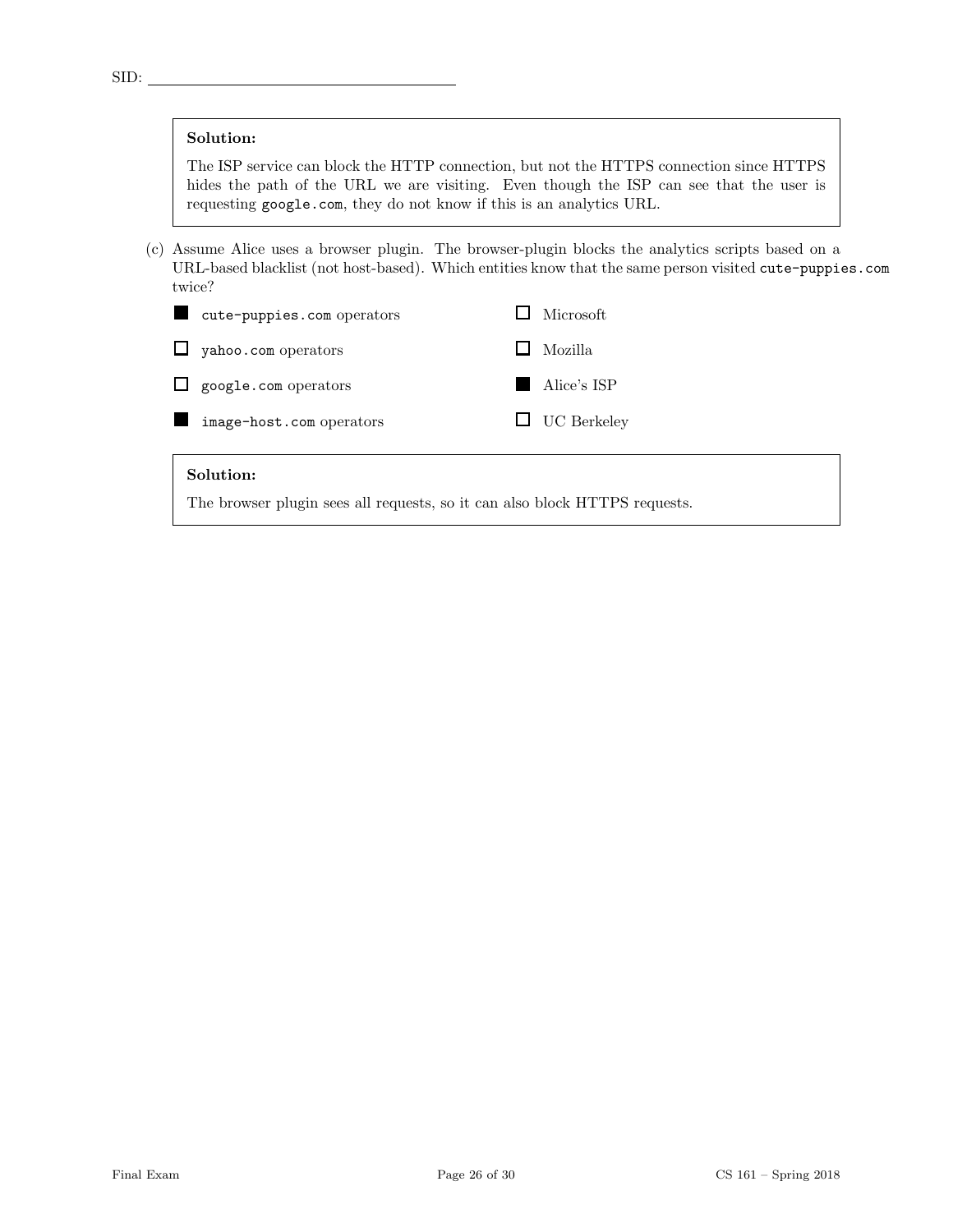(d) Assume Alice uses a VPN run by UC Berkeley. Which entities know that the same person visited cute-puppies.com twice?

| п | cute-puppies.com operators | $\Box$ Microsoft   |
|---|----------------------------|--------------------|
|   | yahoo.com operators        | $\Box$ Mozilla     |
|   | google.com operators       | $\Box$ Alice's ISP |
|   | image-host.com operators   | UC Berkeley        |

### Solution:

SID:

Alice's connection to the VPN is encrypted, so her ISP does not know which sites she is visiting. However now UC Berkeley sees all of her traffic instead.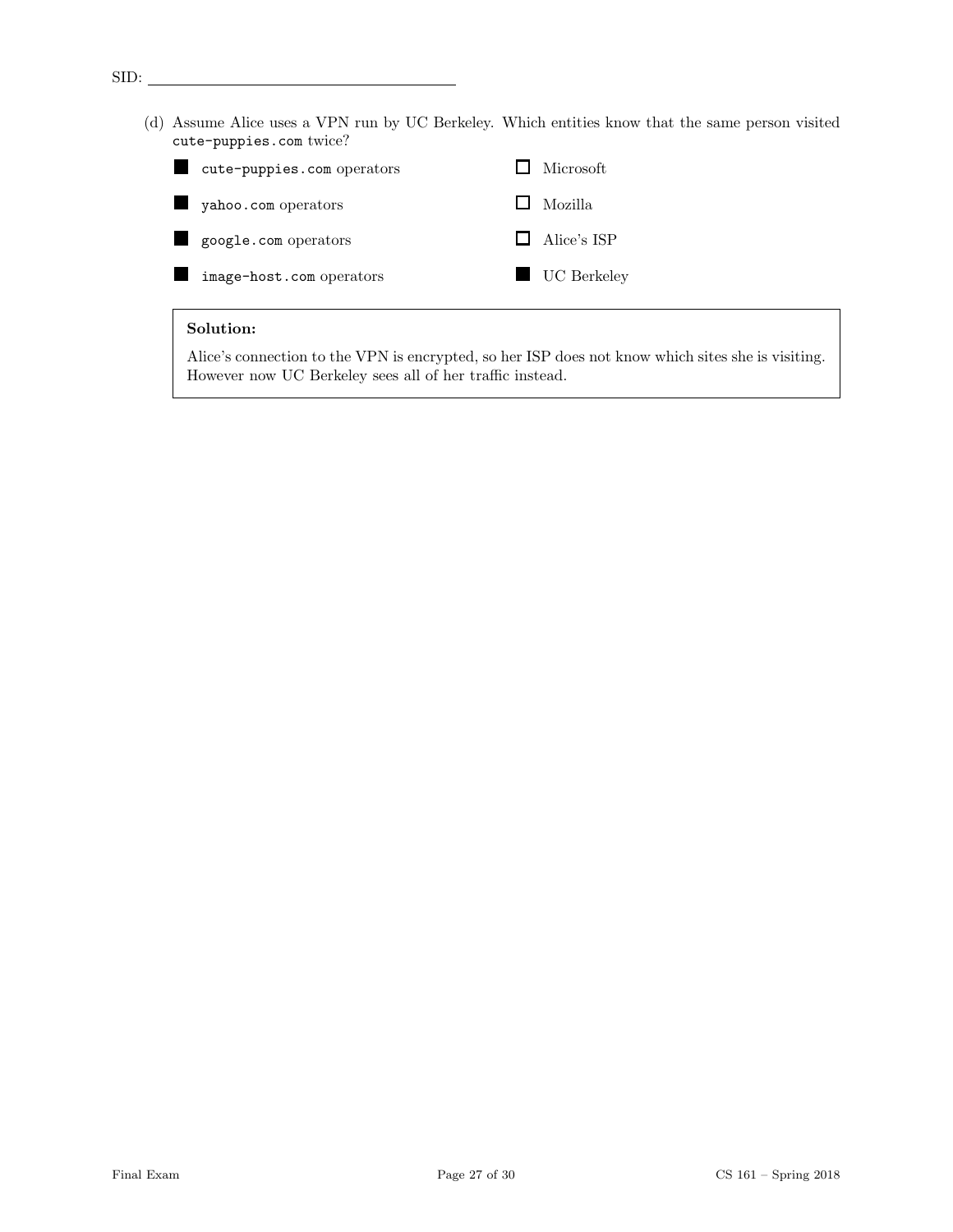# Problem 11 Boogle (15 points) (15 points)

SID:

Boogle is a social networking website that's looking into expanding into other domains. Namely, they recently started a map service to try their hand at fusing that with social media. The URL for the main website is <https://www.boogle.com>, and they want to host the map service at [https://maps.boogle.](https://maps.boogle.com) [com](https://maps.boogle.com).

(a) Describe how to make a cookie that will be sent to only Boogle's map website and its subdomains.

Solution: Set the domain parameter of the cookie to .maps.boogle.com

(b) How can Boogle ensure that cookies are only transmitted encrypted so eavesdroppers on the network can't trivially learn the contents of the cookies?

Solution: Set the secure flag on each cookie.

(c) Boogle adds the ability for users to check in to locations on maps.boogle.com, but discovers an XSS vulnerability that slipped through QA. Name a hotfix they can do to prevent scripts from stealing cookies using XSS.

Solution: Set the HTTPOnly flag on cookies.

(d) Some of the XSS attacks are scraping sensitive information from the map site, like user emails. The security team wants to know the scope of the vulnerability. Can attackers use XSS to also scrape sensitive information from the main site, <https://www.boogle.com>? Explain why or why not.

# Solution:

No, the two sites have different origins so <https://maps.boogle.com> cannot read anything from <https://www.boogle.com>.

(e) Boogle wants to be able to host websites for users on their servers. As we saw in HW4, it is not completely safe to host them on [https://\[username\].boogle.com](https://[username].boogle.com). Propose an alternate scheme so that Boogle can still host other users websites with less risk, and explain why this scheme is better.

Note: It is okay if the user sites interfere with each other, as long as they cannot affect official Boogle websites.

# Solution:

Boogle should create a new domain exclusively for user hosted content, like [https://\[username\]](https://[username].boogleusercontent.com) [.boogleusercontent.com](https://[username].boogleusercontent.com). This way, user sites cannot set cookies that will affect all boogle domains due to the cookie setting policy. This is known as a cookie tossing attack, and is one of the reasons why github hosts user sites on github.io instead of github.com (see <https://blog.github.com/2013-04-09-yummy-cookies-across-domains/>).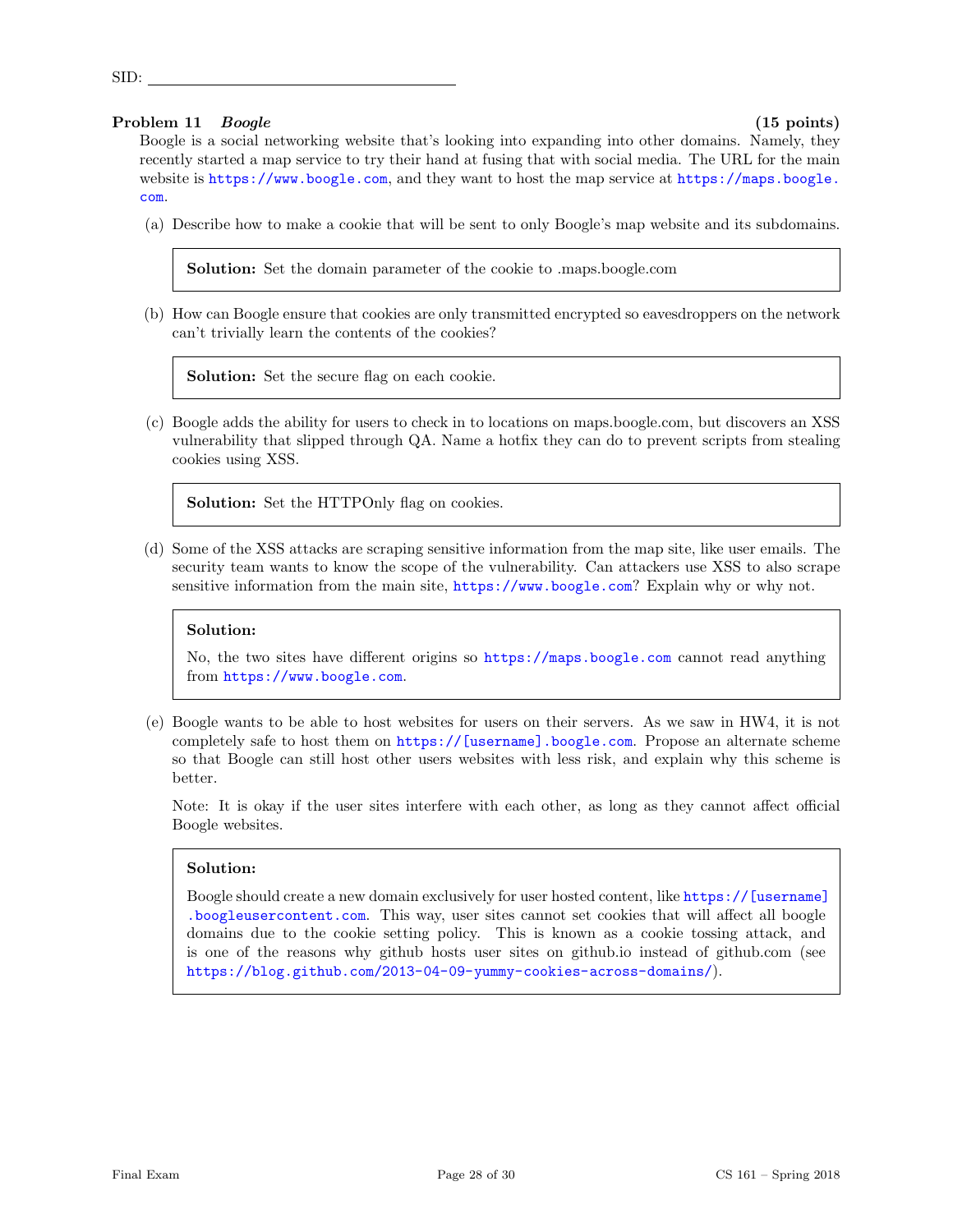SID:

### Problem 12 Scripts and SQL (15 points) (15 points)

Answer the following questions about Javascript and SQL.

(a) Oski Bank uses Javascript to deliver account information. The https://oski.bank/account.js file is generated server-side, and contains information for currently logged-in user. For example, here is how the file would look for a customer with name "John Doe" and 10232 dollars:

```
display ({ name: "John Doe", money: 10232 });
```
i. Assume a victim user visits evil.com while this user is logged in with Oski Bank. How could evil.com use this to steal the user information provided as input to display for this victim user? Include approximate HTML in your explanation.

```
Solution:
An evil site just needs to create their own display function, and then include the script.
1 < script >
     function display (info) {
           alert (info.name);
     \mathcal{F}\langle/script>
6 < script src = " https :// oski . bank / account . js " > </ script >
```
ii. Which of the following could be used to defend against this attack? Assume you can also update the rest of oski.bank.

| $\Box$ Strong Content-Security-Policy | $\blacksquare$ CSRF Tokens                |
|---------------------------------------|-------------------------------------------|
| Strict Referer checking               | $\Box$ Whitelist user inputs              |
| $\Box$ X-Frame-Options header         | $\Box$ Only call display if window == top |

Solution: The attack essentially exploits the same idea as CSRF (although it is actually known as "XSS inclusion"). Therefore any defense to CSRF works.

(b) Oski Bank's site also contains the following code:

```
1 name = request . form ['username']
2 \mid query = 'SELECT COUNT (*) FROM users WHERE name="\{}"'.format (name)
3 found = database. execute (query). fetchone () [0]
4 if found: return 'User exists!', 200
5 else: return 'User not found!', 404
```
Assume that the users table also contains a hash column, which is a hexadecimal encoding of the hash of the user's password. Explain in detail how you could determine dirks's hash. (HINT: You might find the SQLite substr $(X, Y, Z)$  command helpful. It returns the Z character substring of the string X starting at the Yth character.)

# Solution:

Start by sending dirks'' AND substr(hash, 1, 1) = ''0''--. If the page prints "User exists!", then you know the first hex digit of the hash is "0". Otherwise, keep trying 1, 2, ..., a, ..., f until you find the first digit.